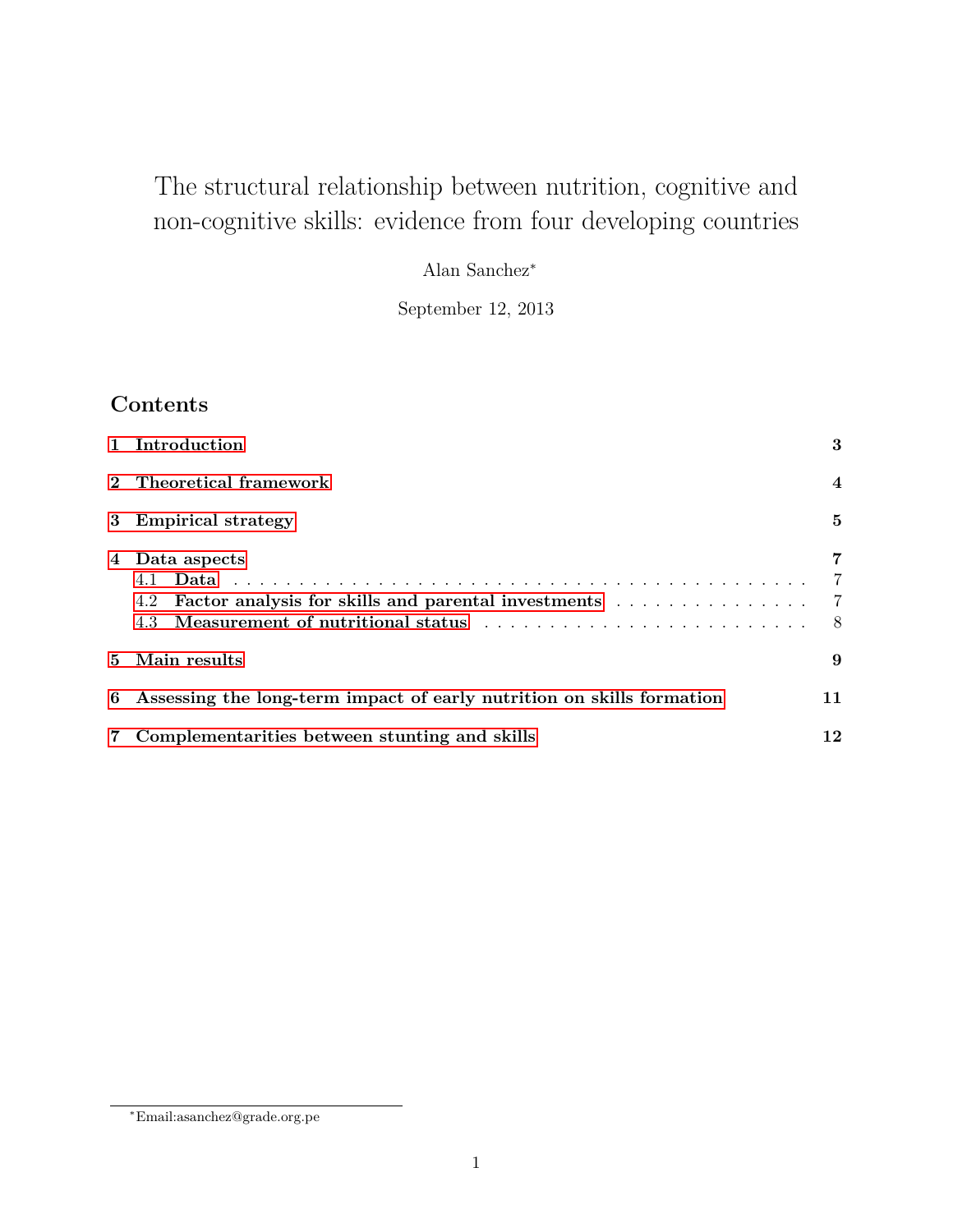## **Abstract**

Both cognitive and non-cognitive skills are rewarded in the labour market. However there is little evidence about how these abilities are formed in the context of developing countries. I study the way in which cognitive and non-cognitive skills are simultaneously acquired in the transition from childhood to adolescence using longitudinal data from four countries: Peru, India, Vietnam and Ethiopia. I estimate a linearized version of the technology of skills formation, linking inputs observed at 7 to 8 years to outputs observed at 11 to 12 and 14 to 15 years. I find evidence of selfproductivity mainly for cognitive skills and cross-productivity for both types of skills. I then extend the technology of skills formation to account for the role of nutritional status in the acquisition of skills. A child's height-for-age Z-score is used as a proxy of nutritional status. To deal with the endogeneity of nutrition, this variable is instrumented using a set of selected household shocks that are country-specific. Height-for-age is found to be a relevant input in the skills formation model, having a direct as well as an indirect effect on skills accumulation. To obtain estimates of the long-term impact of nutritional investments during the early childhood period on later abilities, I use evidence gathered from a second model that links early height-for-age to cognitive ability at 7 to 8 years. Linking results from both models, I find that an increase of 1 standard deviation in early height-for-age tends to increase cognitive skills during adolescence by 8%, 6%, 7% and 1% in Peru, India, Vietnam and Ethiopia, respectively. In the long-term the impact of early height on non-cognitive skills is not statistically significant. Finally, I test the notion of complementarity and find that the rate of return of cognitive skills is considerably lower for children that were stunted in mid childhood, whereas the rate of return of non-cognitive skills remains unchanged.

## **Acknowledgements**

I am grateful to Guido Melendez for superb research assistance. All errors and inaccuracies are my responsibility. The data used are from the Young Lives project. Young Lives is core-funded by UK aid from the Department for International Development (DFID) and co-funded from 2010 to 2014 by the Netherlands Ministry of Foreign Affairs. www.younglives.org.uk.

# **The author**

Alan Sanchez is a Research Associate at Grupo de Analisis para el Desarrollo and Principal Investigator of Young Lives for Peru.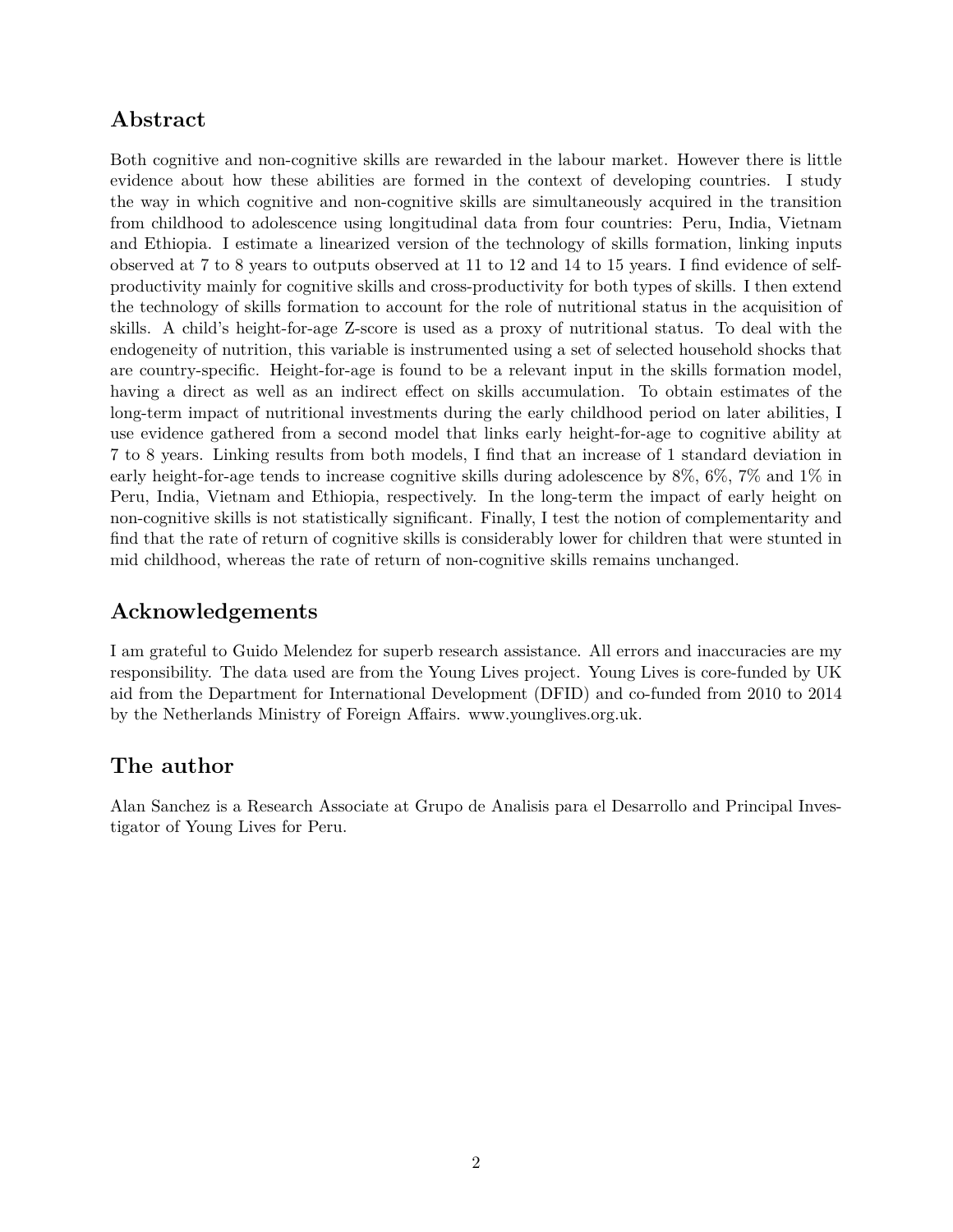#### <span id="page-2-0"></span>**1 Introduction**

Evidence shows that both cognitive and non-cognitive skills are rewarded in the labour market (see, for instance, [Heckman et al., 2006\)](#page-12-0). It is also understood that abilities are shaped during the childhood period and that parental investments play an important role in this process [\(Cunha and](#page-11-1) [Heckman, 2007\)](#page-11-1). One key type of investment that influences the process of acquisition of skills is nutritional intake during the first years of life. There is evidence from developing countries linking early undernutrition to lack of opportunities later in life. The nutrition-cognition nexus is the channel most widely cited as the reason why this occurs. Early undernourished children learn less at school and have lower educational achievement [\(Alderman et al., 2006;](#page-11-2) [Hoddinott and Kinsey,](#page-12-1) [2001\)](#page-12-1). Evidence also shows that undernourished children start school later [\(Glewwe and Jacoby,](#page-11-3) [1995\)](#page-11-3). Possibly as a consequence of these factors, children that suffered from undernutrition early in life earn less in the labour market [\(Maluccio et al., 2009\)](#page-12-2). Recent evidence also points out to the fact that there is association between height in early and mid childhood and psychosocial competencies measured during late childhood [\(Dercon and Sánchez, 2013;](#page-11-4) [Chang et al., 2002;](#page-11-5) [Walker et al., 2007\)](#page-12-3).

The aim of this paper is to shed light on the dynamic relationship between nutritional status, cognitive skills and non-cognitive skills in the childhood period in the context of countries where early undernutrition is widespread. The contribution is as follows. First, I use longitudinal data from the Young Lives study to replicate the skills formation model [\(Cunha and Heckman, 2008\)](#page-11-6) for four developing countries and test the notions of self-productivity (more skills accumulated in the present period leads to more skills accumulated in the next period) and cross-productivity (cognitive skills reinforce non-cognitive skills, and vice versa) in the transition from mid childhood (ages 7 to 8) to adolescence (ages 14 to 15). Second, I estimate an extended version of the skills formation model in which an indicator of nutritional status is allowed to play a role. Given the importance of this dimension to explain child outcomes in the context of developing countries, this might solve omitted variable bias problems. Third, I test the concept of direct complementarity by allowing the rate of return of skills to vary according to whether the child was stunted in mid childhood. Fourth, using data from the same study but from a different age cohort, I estimate a model of cognitive skills formation that links early nutritional status (ages 1 to 2) to cognitive skills and nutritional status at ages 7 to 8. I put together these results to calculate the long-term impact of nutritional status during infancy on skills accumulated up to the age of 14 to 15.

Following [Cunha and Heckman](#page-11-6) [\(2008\)](#page-11-6) and [Helmers and Patnam](#page-12-4) [\(2011\)](#page-12-4), I estimate an extended, linear version of the skills formation model. Skills and parental investments are unobserved. These dimensions are recovered using confirmatory factor analysis. I use height-for-age as an indicator of nutritional status. This follows the notion that, when measured early in life, height-for-age is a stock variable that summarizes the history of investments in the child [\(Habicht et al., 1974\)](#page-12-5). To deal with the endogeneity of nutritional status, height-for-age in each age period is instrumented using a set of (country specific) household shocks that took place 1 to 3 years prior to the survey year. In addition, height-for-age at 1 to 2 is instrumented using birth size and other health related aspects observed during the pregnancy period.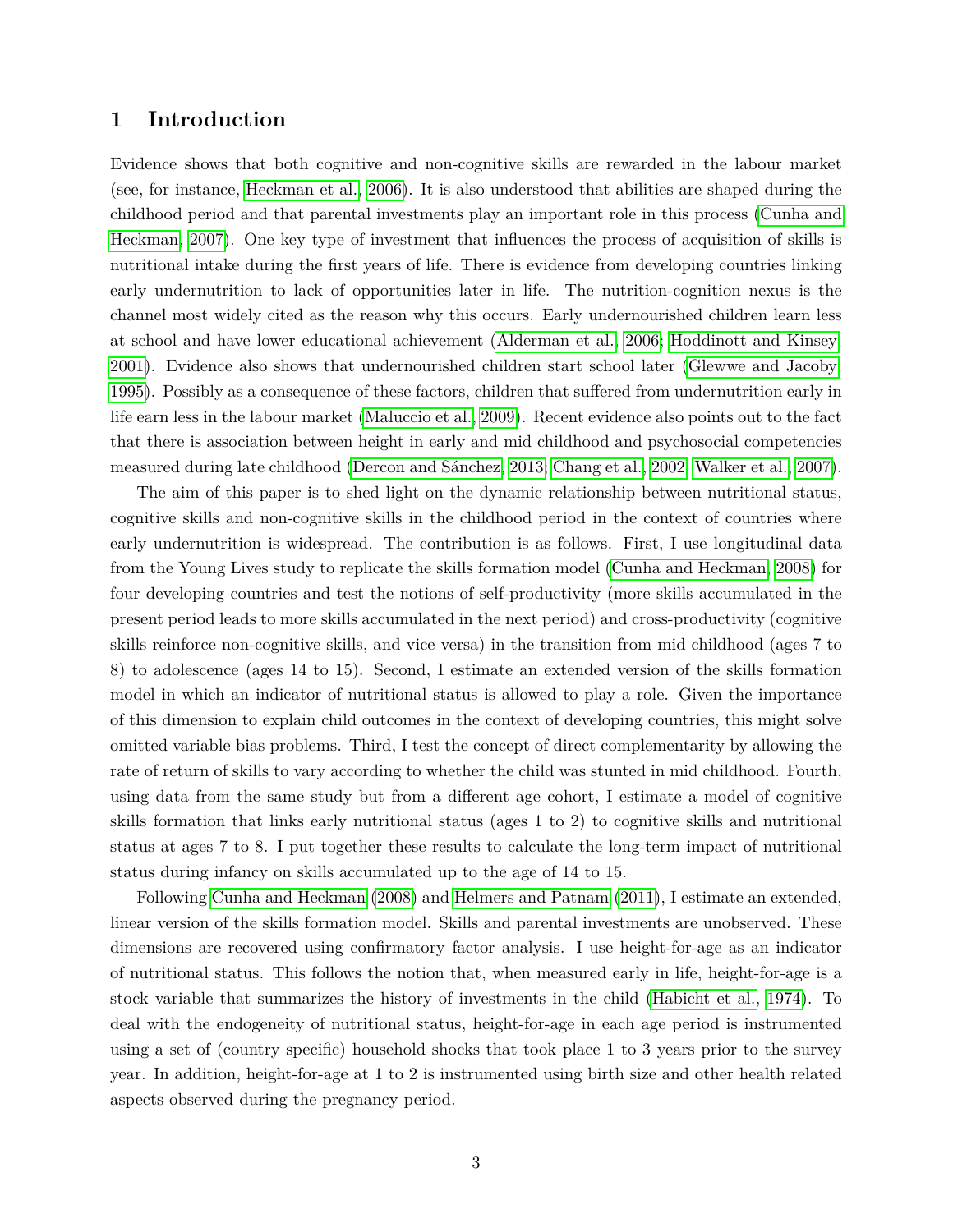To carry out the analysis I use longitudinal data from the Young Lives study for four countries: Ethiopia, Vietnam, India and Peru. Data comes from two cohorts in each country: a Younger Cohort born in 2001-02 observed at 1 to 2, 4 to 5 and 7 to 8 years; and, an Older Cohort born in 1994-95 observed at 7 to 8, 11 to 12 and 14 to 15 years. The information available include anthropometric indicators, household and community characteristics for each of the observed age periods. Children scores on cognitive tests are observed in both cohorts. Results in non-cognitive tests are only observed for more than one age-period in the Older Cohort. I use data from the Older Cohort to estimate the extended version of the skills formation model. I also use data from the Younger Cohort to obtain estimates of the impact of nutritional status at the age of 1 to 2 on cognitive skills and nutritional status at the age of 7 to 8. These results are then used to study the impact of early nutrition on skills accumulated at different stages of childhood and adolescence (in the Older Cohort).

The paper is organized as follows. In Section [2](#page-3-0) a conceptual motivation of our study is provided by sketching a simple human capital model to explain our ideas. Section [3](#page-4-0) describes the empirical strategy used to estimate the model. Section [4](#page-6-0) presents the data. Section [5](#page-8-0) presents the results of estimating two versions of the skills formation model using data from the Older Cohort, including an extended version of the model where nutritional status is allowed to play a role. Sections [6](#page-10-0) and [7](#page-11-0) provide additional insights about the impact of nutritional status on the skills formation process.

#### <span id="page-3-0"></span>**2 Theoretical framework**

To set up ideas about the hypothesized structural relationship between nutritional status and skills I sketch a human capital technology where these two dimensions are explicitly linked. To do this I extend the framework proposed by [Cunha and Heckman](#page-11-1) [\(2007,](#page-11-1) [2008\)](#page-11-6). Denote the stock of cognitive and non-cognitive skills in a given period t as  $\theta_t^C$  and  $\theta_t^{NC}$ , respectively. Suppose  $\theta_t^C$  is acquired through the following technological process,

$$
\theta_t^C = f^C(\theta_{t-1}^C, \theta_{t-1}^{NC}, H_{t-1}, I_t)
$$
\n(1)

<span id="page-3-1"></span>where  $\theta_{t-1}^C$  and  $\theta_{t-1}^P$  stand for cognitive and non-cognitive skills accumulated up to t-1 (respectively);  $H_{t-1}$  stands for a stock variable that summarizes the nutritional history of the child up to t-1; and,  $I_t$  denotes contemporaneous parental investments in skills;  $t = 1, 2, \ldots, T$ . An analogous equation can be defined for the production of non-cognitive skills in period t,

$$
\theta_t^{NC} = f^{NC}(\theta_{t-1}^C, \theta_{t-1}^{NC}, H_{t-1}, I_t)
$$
\n(2)

<span id="page-3-3"></span><span id="page-3-2"></span>whereas the nutritional indicator is assumed to be a function of lagged skills, lagged nutrition and parental investments in nutrition,

$$
H_t = f^H(\theta_{t-1}^C, \theta_{t-1}^{NC}, H_{t-1}, I_t^H)
$$
\n(3)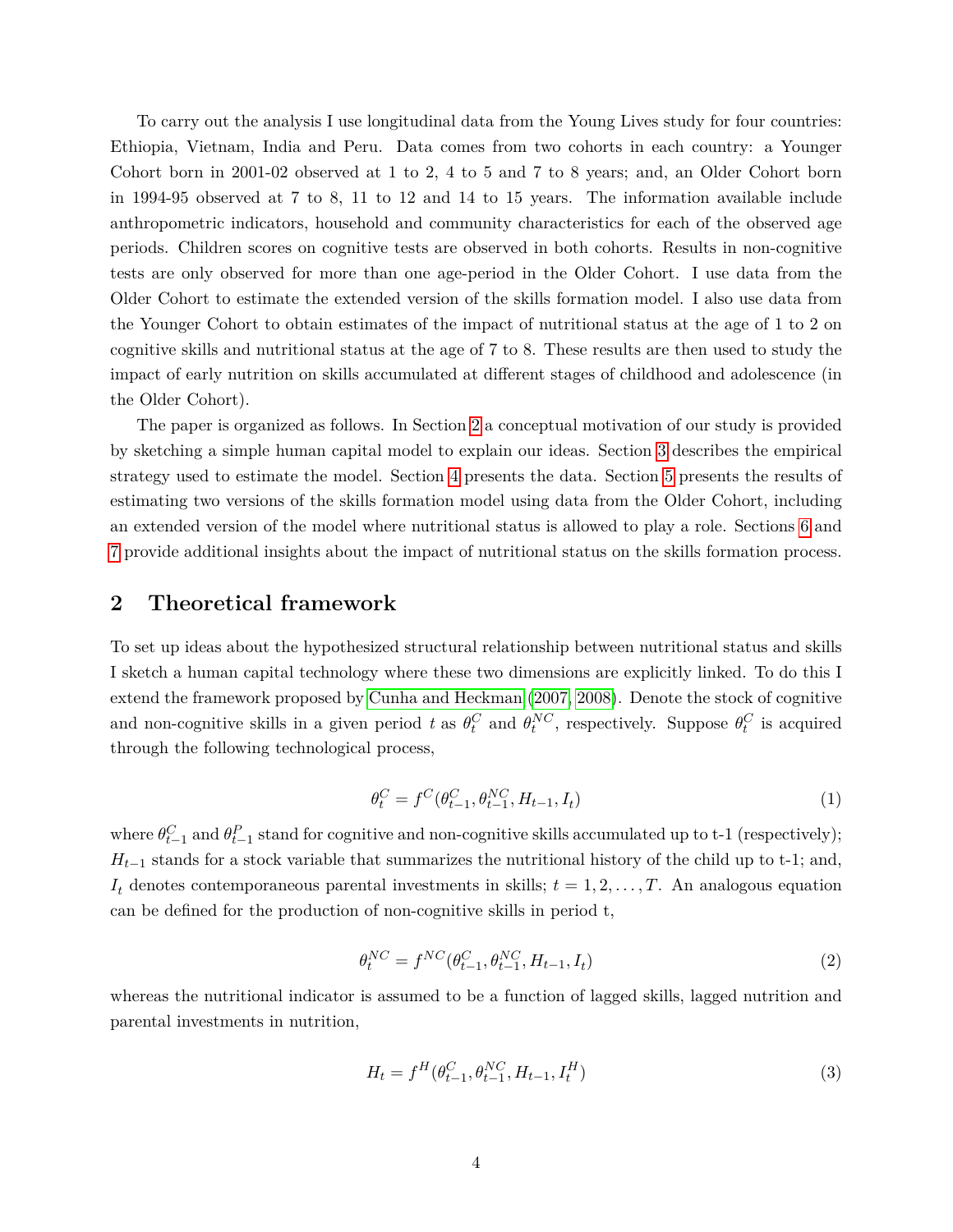which allows for the possibility that abilities might have a direct effect on nutritional status (other things equal, smarter children might take better care of themselves). The sketched technology features a situation in which past nutritional status act as an input for current cognitive and noncognitive skills. In the case where more than two periods are observed, the earliest indicator of nutrition (period 1) can have an indirect effect on skills of later periods by affecting the stocks from intermediate periods. If period 1 is the early childhood period, one could trace the accumulated impact of nutritional investments on the formation of skills all the way to period *T*. The optimal allocation of  $I_t$  and  $I_t^H$  over  $t = 1, 2, ..., T$  can be modeled as part of a maximization problem whereby parents decide how to allocate resources between consumption and investments in the child over time subject to preferences, budget constraints and initial conditions. Initial conditions can include child and household exogenous characteristics that affect the rate of return of these investments (for instance, child's genes endowment, household cognitive and non-cognitive environment, etc). Assuming the utility function and equations [1,](#page-3-1) [2](#page-3-2) and [3](#page-3-3) satisfy the regularity conditions, a maximization process would yield optimal allocations for consumption and investments as a function of preferences, prices and initial conditions.

#### <span id="page-4-0"></span>**3 Empirical strategy**

Based on the conceptual model sketched, I estimate a linear structural model in which skills and nutritional status in period *t* ( $\theta_t^C$ ,  $\theta_t^{NC}$  and  $H_t$ , respectively) are each a function of skills, and nutritional status accumulated up to period  $t-1$  ( $\theta_{t-1}^C$ ,  $\theta_{t-1}^{NC}$  and  $H_{t-1}$ , respectively) as well as dependent of contemporaneous parental investments in skills and nutrition  $(I_t \text{ and } I_t^H$ , respectively). Anticipating the structure of the data available for the Young Lives Older Cohort (children observed at ages 7 to 8, 11 to 12 and 14 to 15) the following model is proposed:

<span id="page-4-1"></span>
$$
\theta_{14-15}^C = \alpha_{11} + \alpha_{12}\theta_{11-12}^C + \alpha_{13}\theta_{11-12}^{NC} + \alpha_{14}H_{11-12} + \alpha_{15}I_{14-15} + \epsilon_1
$$
\n(4)

$$
\theta_{14-15}^{NC} = \alpha_{21} + \alpha_{22}\theta_{11-12}^{C} + \alpha_{23}\theta_{11-12}^{NC} + \alpha_{24}H_{11-12} + \alpha_{25}I_{14-15} + \epsilon_2
$$
\n(5)

$$
H_{14-15} = \alpha_{31} + \alpha_{32}\theta_{11-12}^C + \alpha_{33}\theta_{11-12}^{NC} + \alpha_{34}H_{11-12} + \alpha_{35}I_{14-15}^H + \epsilon_3
$$
(6)

In turn:

$$
\theta_{11-12}^C = \beta_{11} + \beta_{12}\theta_{7-8}^C + \beta_{13}\theta_{7-8}^{NC} + \beta_{14}H_{7-8} + \beta_{15}I_{11-12} + \epsilon_4
$$
\n(7)

$$
\theta_{11-12}^{NC} = \beta_{21} + \beta_{22}\theta_{7-8}^C + \beta_{23}\theta_{7-8}^{NC} + \beta_{24}H_{7-8} + \beta_{25}I_{11-12} + \epsilon_5
$$
\n(8)

<span id="page-4-2"></span>
$$
H_{11-12} = \beta_{31} + \beta_{32}\theta_{7-8}^C + \beta_{33}\theta_{7-8}^{NC} + \beta_{34}H_{7-8} + \beta_{35}I_{11-12}^H + \epsilon_6
$$
\n
$$
\tag{9}
$$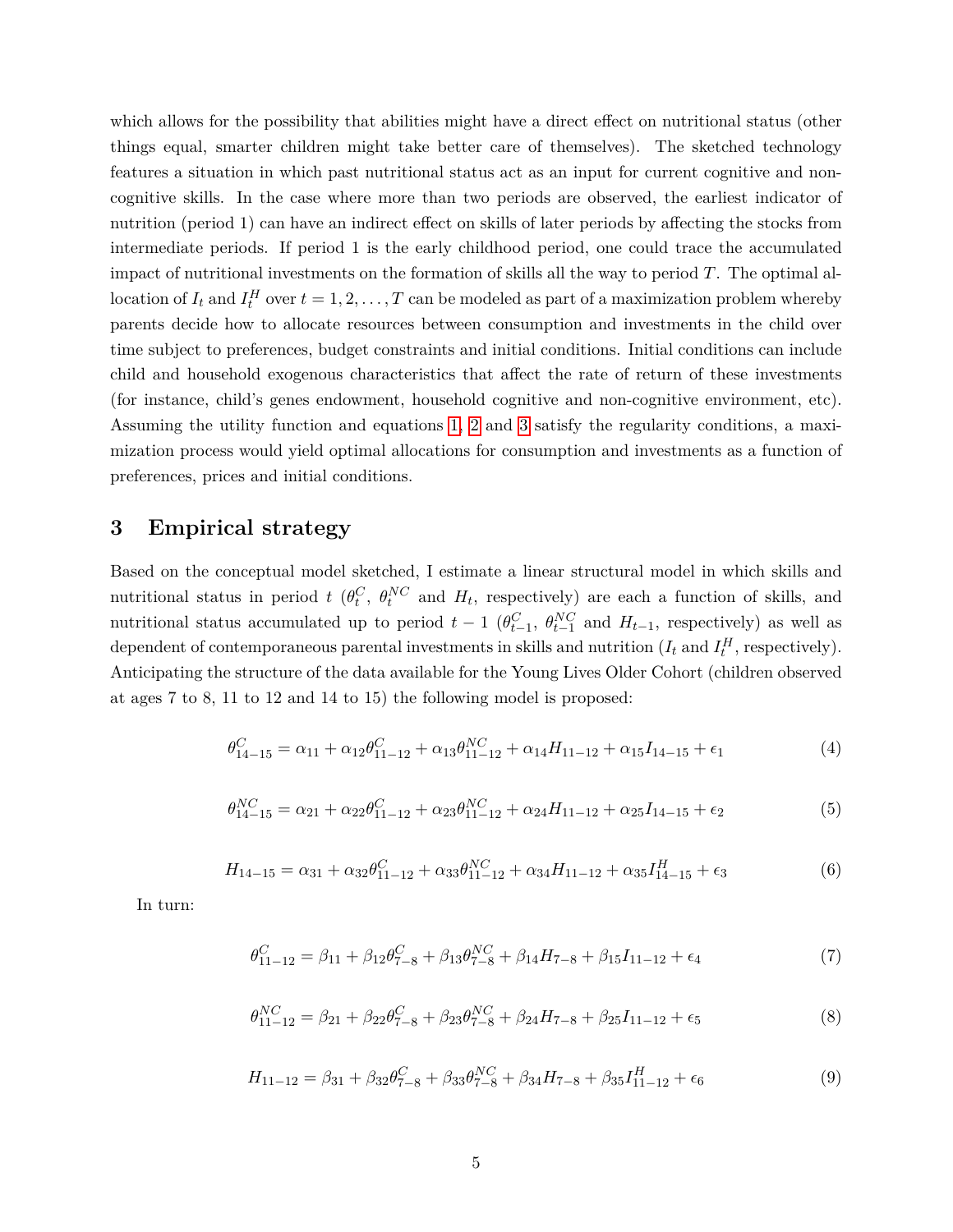where  $\epsilon$  stands for the error term. Variables  $\theta_K^C$  and  $\theta_K^{NC}$  as well as  $I_K$  and  $I_K^H$  are treated as latent factors. For cognitive and non-cognitive abilities, I take advantage that the same tests have been administered in different age periods to the same children to estimate one-factor linear measurement models that link the latent factors to observed indicators. In particular, three cognitive indicators and three non-cognitive indicators are observed in each age period –the exception are non-cognitive indicators at ages  $7 - 8$ , which are not observed. Denote these indicators as  $Y_{j,t}^C$  and  $Y_{j,t}^{NC}$  for age periods  $t = 7 - 8$ ,  $11 - 12$ ,  $14 - 15$  and indicators  $j = 1, 2, 3$ , respectively. Then,

$$
Y_{j,t}^C = \alpha_{j,t}^C + \beta_{j,t}^C \theta_t^C + \epsilon_{j,t}^C
$$
\n<sup>(10)</sup>

$$
Y_{j,t}^{NC} = \alpha_{j,t}^{NC} + \beta_{j,t}^{NC} \theta_t^{NC} + \epsilon_{j,t}^{NC}
$$
\n(11)

where  $\theta_T^C$  and  $\theta_T^{NC}$  are the latent factors of interest;  $\epsilon_{j,t}^C$  and  $\epsilon_{j,t}^{NC}$  are assumed to be classical errors. The coefficients  $\beta$  are known as factor loadings. Their relative magnitude allows to understand to what extent an observed indicator is driven by the latent factor. Normalizing  $\beta_{1,t}^C$  and  $\beta_{1,t}^{NC}$  to 1 and setting  $E(S_T^C) = E(S_T^C) = 0$  it is possible to recover the remainder parameters in equations [4](#page-4-1) to [9.](#page-4-2) These estimated parameters can be used to recover the unobserved cognitive and non-cognitive latent factors.

A similar strategy is used to recover latent factors for parental investments. In this case the focus is on variables that measure both the quantity of resources devoted to the child (in terms of time and money) as well as the quality of the relationship between the parent and the child (selfreported by the child). Due to the structure of the model, a distinction is made between indicators of parental investments in skills and indicators of parental investments in nutrition (denoted as  $PS_{j,t}$  and  $PH_{j,t}$  for  $j = 1, 2, 3$ , respectively). Formally,

$$
PS_{j,t} = \alpha_{j,t}^{PS} + \beta_{j,t}^{PS} I_t + \epsilon_{j,t}^{PS}
$$
\n
$$
\tag{12}
$$

$$
PH_{j,t} = \alpha_{j,t}^{PH} + \beta_{j,t}^{PH} I_t^H + \epsilon_{j,t}^{PH}
$$
\n
$$
\tag{13}
$$

I recover each of the latent factors presented above using factor analysis techniques. I then plug these latent factors into the structural model. The structural parameters in [4](#page-4-1) to [9](#page-4-2) can be recovered assuming the new error terms are uncorrelated with the unobserved skills and parental investments. I estimate versions of the model with classical error as well as allowing correlation between the error terms of the contemporaneous equations. The model is estimated by maximum likelihood.<sup>[1](#page-5-0)</sup> Joint normality of all variables introduced in the model is assumed. Due to data constraints, I am forced to assume that  $\beta_{13} = \beta_{23} = \beta_{33} = 0$ .

In the case of  $H_t$ , an observable indicator is included in the specification (height-for-age, see Section [4\)](#page-6-0). Since nutritional status could be correlated with unobservable traits in turn correlated with skills, there is an endogeneity problem that needs to be addressed. To deal with this aspect, a

<span id="page-5-0"></span><sup>&</sup>lt;sup>1</sup>SEM command in STATA 12.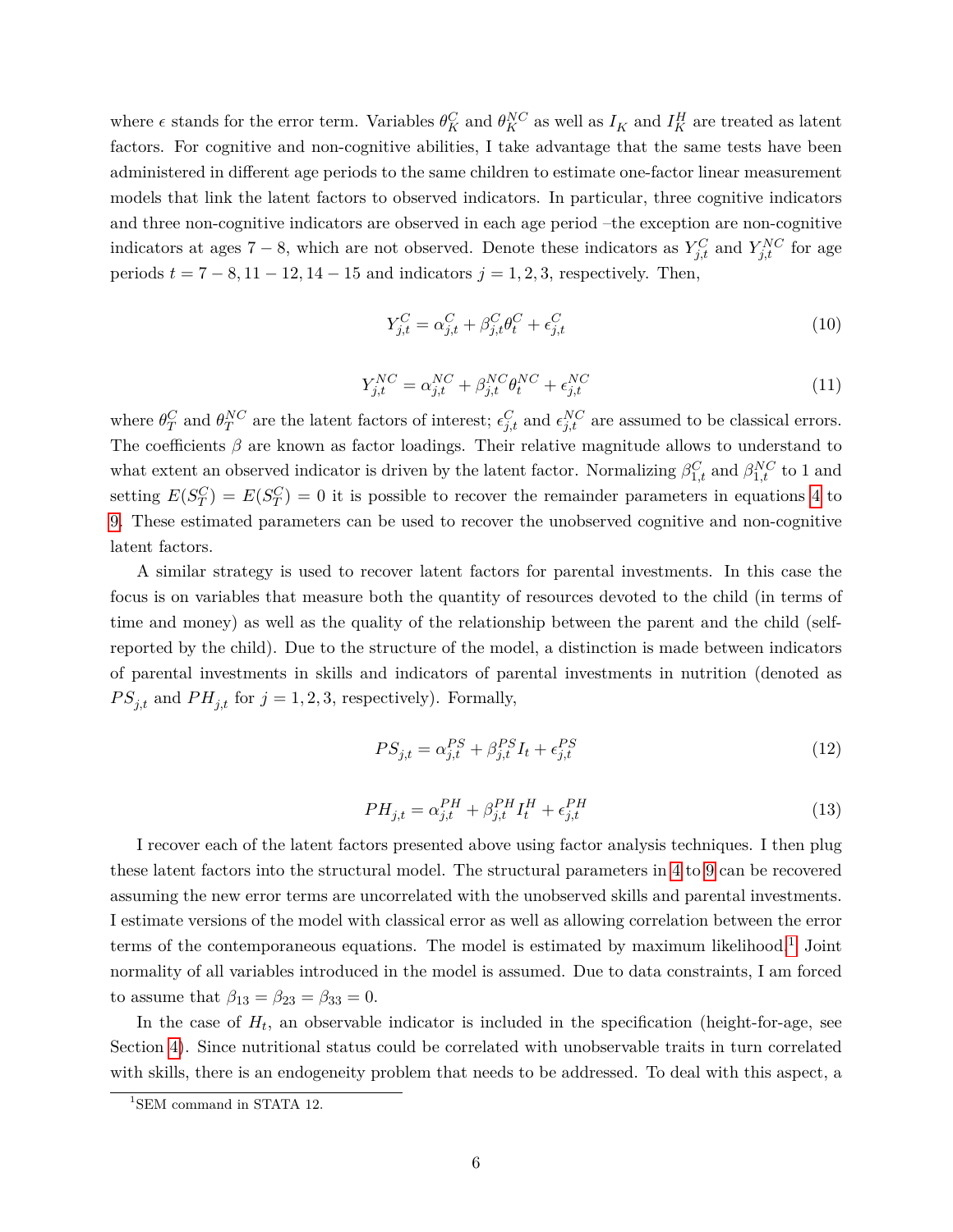selected set of household economic shocks that are arguably uncorrelated with child unobservable characteristics are used to instrument nutritional status. The specific variables used as instruments are presented in the next section.

#### <span id="page-6-0"></span>**4 Data aspects**

#### <span id="page-6-1"></span>**4.1 Data**

I use data from the Young Lives Project. This is longitudinal data collected in four countries for two cohorts of children: a cohort born in 2001-02 (Younger Cohort) and a cohort born in 1994-95 (Older Cohort).[2](#page-6-3) Both cohorts were visited on three occasions: 2002, 2006-07 and 2009. This has created a dataset that in the case of the younger cohort allows to observe the transition from early to mid childhood (1-2, 4-5 and 7-8 years) and, in the case, of the older cohort, the transition from mid to late childhood and adolescence (7-8, 11-12, 14-15). For the younger cohort, cognitive and non-cognitive data was only collected simultaneously in the third wave, whereas for the older cohort this data was collected in the second and third wave. Anthropometric data as well as household information on demographics and socio-economic status was collected on the three occasions households were visited. Tables [2](#page-14-0) and [3](#page-15-0) report a summary of the main variables considered for the analysis for the Younger Cohort and Older Cohort, respectively. It is important to highlight that 34, 76, 82 and 64 percent of the households sampled in Ethiopia, India, Peru and Vietnam were located in rural areas (respectively)<sup>[3](#page-6-4)</sup> at the time of the first interview, so the urban/rural distinction is a relevant aspect to address.

#### <span id="page-6-2"></span>**4.2 Factor analysis for skills and parental investments**

Multiple cognitive and non-cognitive indicators are observed for the Young Lives Older Cohort. This is the raw data used to estimate skills. On the cognitive area, one key indicator is a child's score in the Peabody Picture Vocabulary Test (PPVT). The PPVT is a test of receptive vocabulary. A child is said a word and must choose between four pictures the picture that is more closely related to the word. The items used were validated independently for local teams in each country and are age-standardized. Besides the PPVT, a numeracy test and a writing and reading comprehension test were administered. Details of the design of these tests can be obtained in [Cueto et al.](#page-11-7) [\(2009\)](#page-11-7) and [Cueto and Leon](#page-11-8) [\(2009\)](#page-11-8). In addition, the Raven test was administered to the Older Cohort only in the first wave of data collection, when children aged 7 to 8.

In the case of the non-cognitive indicators, three indicators were considered: self-esteem, selfefficacy and self-respect. Self-esteem and self-efficacy are notions that have been validated in the

<span id="page-6-3"></span> $2$ To select the children in each country a multi-stage sampling procedure was used. Firstly, twenty clusters were selected from each country (clusters are, typically, geo-political units such as districts in Peru). Secondly, within each cluster, a village/town (or a group of villages/towns) and a group of eligible households within each village/town was chosen at random, respectively. For the Younger Cohort (Older Cohort) the household eligibility criterion consisted in having a child aged 6 to 24 months (7 to 8 years) at the time of the first interview. Both cohorts were sampled from the same clusters. Typically, 100 children were sampled in each cluster in the Younger Cohort (50 children in the Older Cohort).

<span id="page-6-4"></span><sup>&</sup>lt;sup>3</sup>In the Younger Cohort. Figures are similar for the Older Cohort.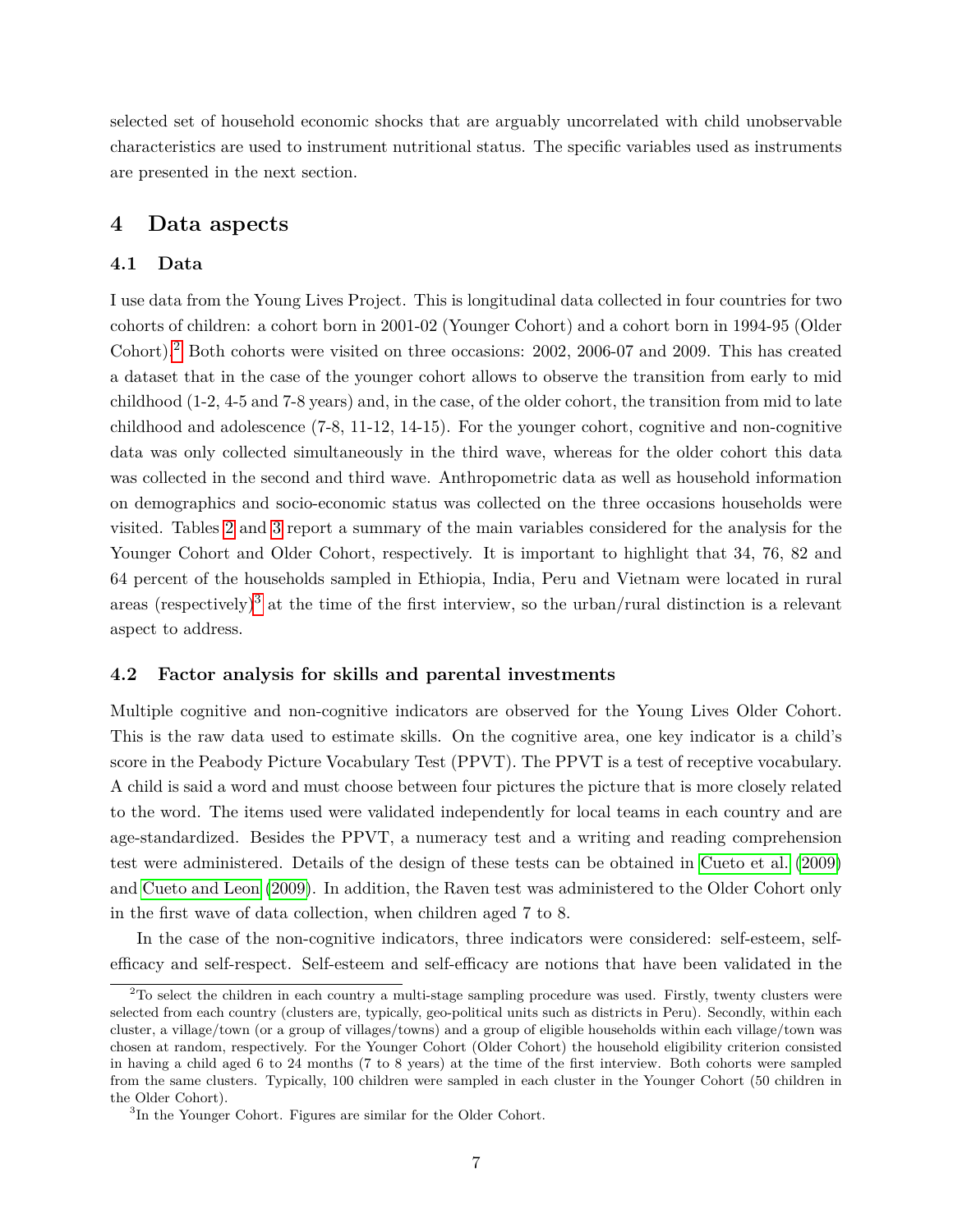psychological literature and that are correlated with economic and social outcomes later in life. Selfesteem is related to a person's overall evaluation of her own worth. In turn, self-efficacy is related to a person's sense of agency or mastery over his life. To measure these two psychosocial traits, average scores were constructed based on children answers to a number of statements. As explained in [\(Dercon and Sánchez, 2013\)](#page-11-4) the statements used for the construction of each index were drawn from the educational psychology literature, adapted and tested during piloting for use with children across different cultures. In addition to self-esteem and self-efficacy I consider a third dimension: self-respect. The statements used to measure self-respect revolve around the concepts of pride and sense of inclusion. While this dimension has not been validated in the psychological literature, the statistical analysis suggests that self-respect score co-move with self-esteem and self-efficacy, suggesting they are influenced by a common factor.

Using this data, cognitive and non-cognitive skills were obtained through confirmatory factor analysis for each country sample and for each age-period. Tables [4](#page-16-0) and [5](#page-17-0) report the factor loadings obtained. The models have a good fit according to the RMSEA, CFI and TLI. The factor loadings have the expected sign and they are statistically significant. The histograms of these factors are shown in figures [1](#page-24-0) and [2.](#page-25-0)

To recover parental investments in skills, indicators were selected that contain information about parental resources devoted to the child in terms of money and time as well as the quality of the relationship between the parent and the child. Three variables were selected for this purpose: (a) expenditure in non-food items specifically devoted to the child (this includes expenditure in education, clothes and entertainment); average number of hours during which the child studies at home (as a proxy for the time that parents dedicate to the child); (c) and, an indicator of the type of relationship that the child has with his parents  $4$  (answered through a self-administered questionnaire). The indicator is standardized to have mean zero and variance one. A higher level of the indicator implies that the child has a better relationship with his parents. It is assumed that parental investments in skills is the latent factor that governs these three selected indicators. Finally, I use household per capita expenditure in five food groups as observable indicators of parental investments in nutrition. The results of the factor analysis are reported in tables [6](#page-18-0) and [7.](#page-19-0)

#### <span id="page-7-0"></span>**4.3 Measurement of nutritional status**

Child's height-for-age z-score is used as an indicator of nutritional status. It is well established that, on average, preschool-aged children have the same physical growth potential, regardless of genetic or ethnic backgrounds, and that linear growth retardation at the first few years is mainly the result of an inadequate nutrition over an extended period of time [\(Martorell, 1999\)](#page-12-6). The World Health Organization (WHO) estimates growth standards for children aged less than 5 years old, which are used to assess chronic malnutrition. Similarly, WHO estimates growth references for school-aged

<span id="page-7-1"></span><sup>&</sup>lt;sup>4</sup>This indicator is the average score of the following items: "I usually feel able to speak my views and feelings with my parents"; "Most of the time my parents treat me fairly when I do something wrong"; "Compared to my sisters fewer things are provided for me"; "Compared to my brothers fewer things are provided for me"; "Compared to my sisters I have less freedom to leave the house when I want"; "Compared to my brothers I have less freedom to leave the house when I want".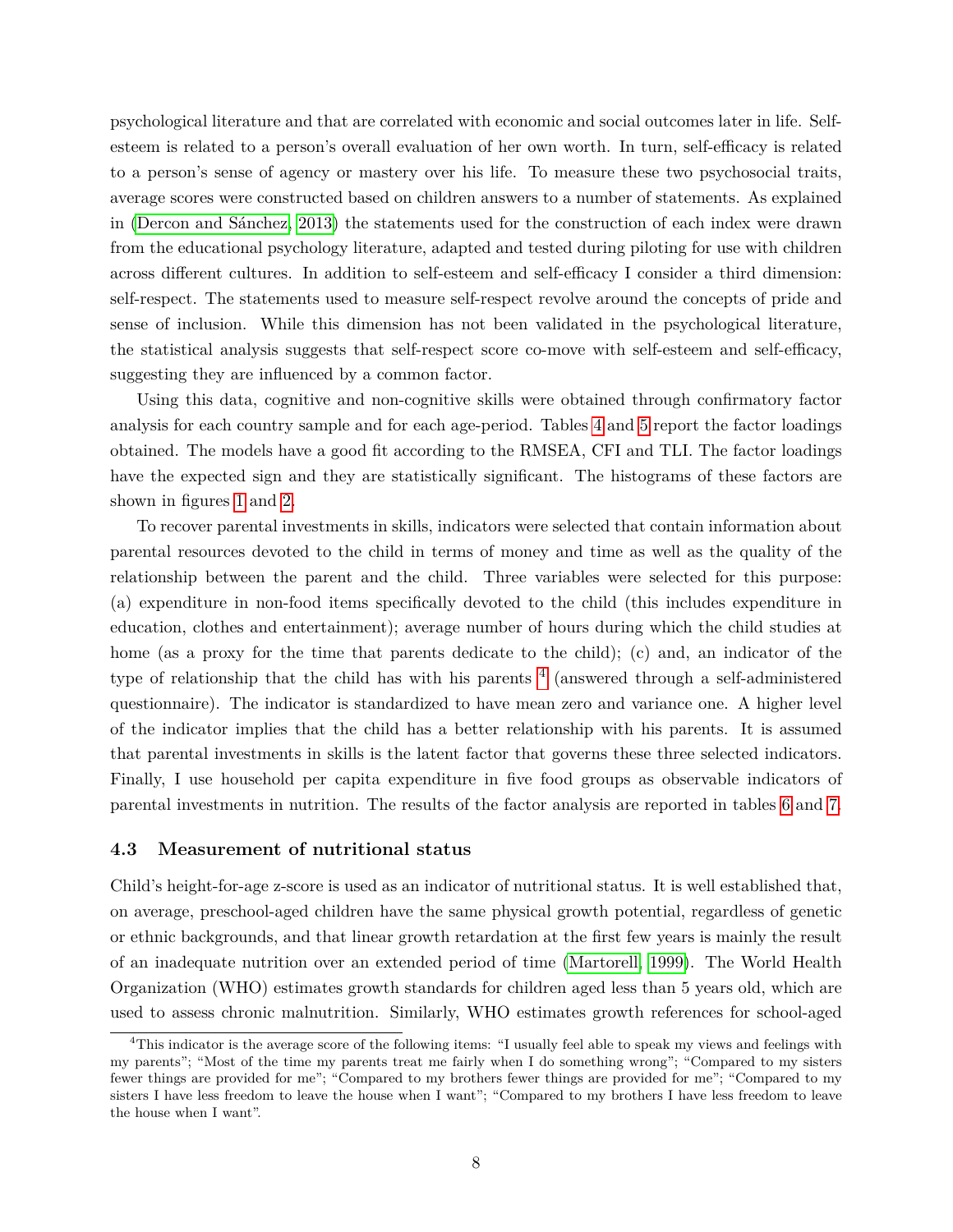children and adolescents. The existence of a growth reference for school-aged children is based on the evidence that shows limited variation in the mean height of well nourished children from different ethnic backgrounds up to puberty. See, for instance, [Haas and Campirano](#page-12-7) [\(2006\)](#page-12-7). To use these growth curves, height is transformed into height-for-age z-scores that measure the distance between a given child and the norm child for the corresponding age and sex.

Height-for-age is observed in the Older Cohort at ages 7 to 8, 11 to 12 and 14 to 15. Particular attention is put on height-for-age at ages 7 to 8, as this is the earliest measurement of height observed in the system of equations, thus conveying information of investments on the child during the first years of life. Although conceptually an earlier measure of height-for-age would be desirable to capture early-life nutritional investments –e.g., due to the possibility of nutritional catch-up–, it is important to note the following. First, by the standards of the related literature this indicator is measured early enough to be informative of nutritional investments [\(Habicht et al., 1974\)](#page-12-5). Second, the indicator is observed before puberty, a stage when genetic disparities in physical height across ethnic groups become more pronounced. Third, to statistically test whether physical height at the age of 7 to 8 conveys information from the first few years of life I used data from the Younger Cohort to show that the correlation between height-for-age at 1 to 2 and at 7 to 8 is 0.69. Overall, this gives sufficient ground to use height-for-age 7 to 8 as a nutritional indicator. The percentage of children classified as stunted using this indicator fluctuates between 24 and 29 per cent in the country samples. As expected, the samples with a higher proportion of children living in poverty (Ethiopia and India) report the highest levels of stunting.

To deal with the endogenous nature of height-for-age, when included in the model it is instrumented using a set of self-reported household shocks that took place 1 to 3 years prior to each of the surveys.<sup>[5](#page-8-1)</sup> These shocks include natural disasters (drought, flood, frosts, etc), illness of a household member, job loss, theft, etc. The shocks selected vary by country and were chosen only when at least 5% of the sample was affected by them.

#### <span id="page-8-0"></span>**5 Main results**

I first estimate the standard skills formation model and then proceed to extend it to take into account the role of height-for-age. In addition to the model specification presented in Section [3,](#page-4-0) all equations control for whether the household is located in a rural area and for maternal schooling (in years of education). It can be argued that both variables are inputs in the technology of skills formation. All equations control for year of birth of the child, and, in those equations where heightfor-age at 11 to 12 is an independent variable, an indicator of whether the child has reached puberty is included as a control. Variables are standardized to have mean zero and variance one.

The first set of results is reported in Table [8.](#page-20-0) Since these results do not include height-for-age as an input, results can be compared with previous findings from the literature in skills formation. Two concepts of interest are self-productivity (more skills accumulated in the present period leads to more skills accumulated in the next period) and cross-productivity (cognitive skills reinforce

<span id="page-8-1"></span><sup>5</sup>Unfortunately, the exact timing is unknown.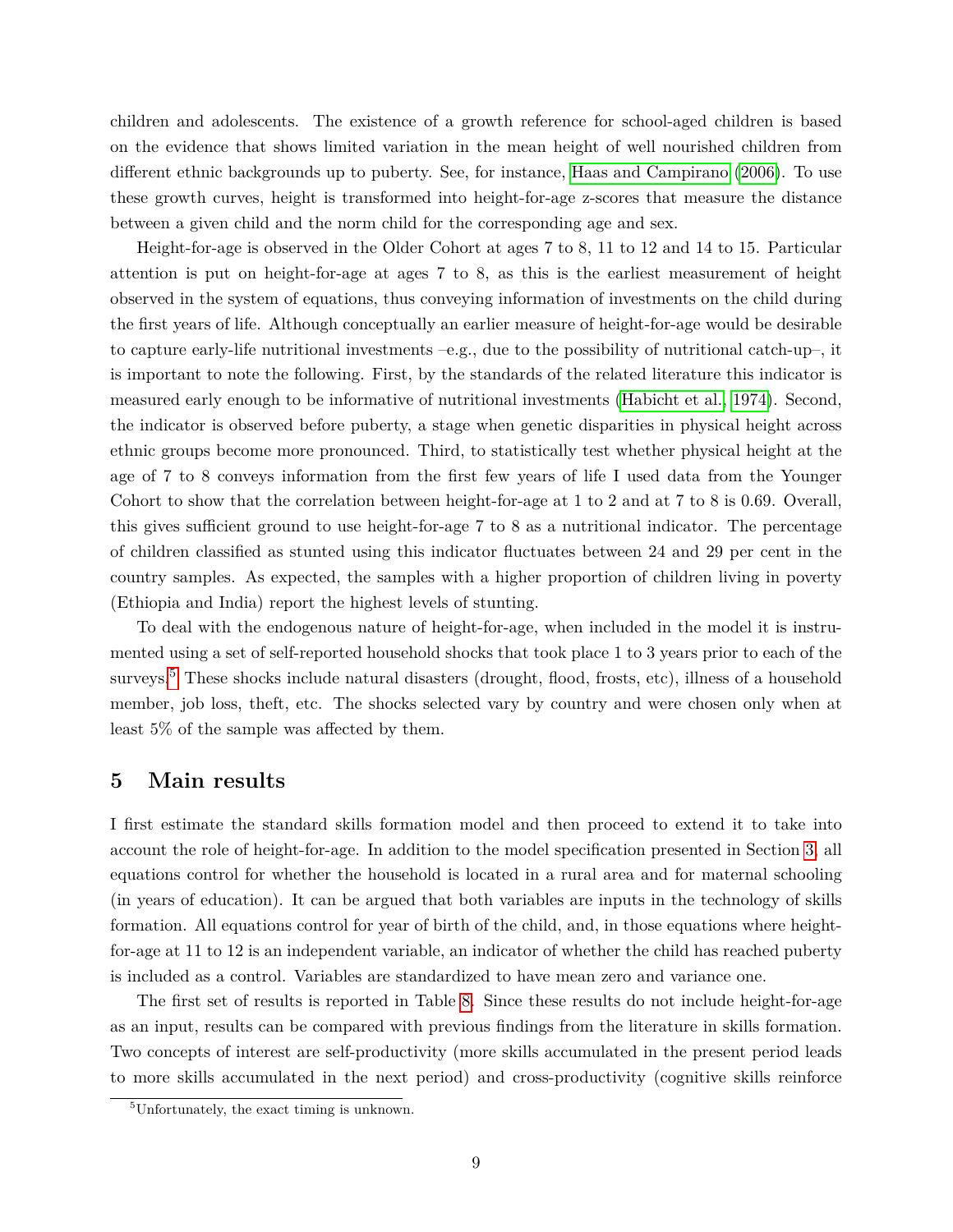non-cognitive skills, and vice versa). Using data from the US, [Cunha and Heckman](#page-11-6) [\(2008\)](#page-11-6) find evidence of self-productivity for both types of abilities. In turn, they obtain evidence of crossproductivity from non-cognitive to cognitive skills, but not viceversa. Using data from the Young Lives sample from India, [Helmers and Patnam](#page-12-4) [\(2011\)](#page-12-4) find that cognitive skills are relevant to predict later cognitive skills (self-productivity) and non-cognitive skills (cross-productivity). On the other hand, they find that non-cognitive skills are not relevant to predict later skills.

In this analysis I find evidence of self-productivity and cross-productivity. In particular, I find that cognitive skills at 14 to 15 are predicted both by cognitive skills (self-productivity) and by non-cognitive skills (cross-productivity) accumulated up to the age of 11 to 12. This result is consistent across countries. This finding is consistent with [Cunha and Heckman](#page-11-6) but not with [Helmers and Patnam.](#page-12-4) Similarly, my results highlight the importance of parental investments in the skills formation process. In addition, the control variables added to take into account parental investments and other household characteristics explain an important proportion of the variation in cognitive skills in all countries.

In terms of what drives non-cognitive skills at 14 to 15, the main pattern observed is that contemporaneous parental investments play an important role. As for the role of lagged skills, the evidence is somewhat mixed. I find evidence of cross-productivity in only two countries (Peru and India) and evidence of self-productivity in only one country (Vietnam). Since coefficients are considerably heterogenous, it is difficult to generalize results for these concepts.

As for skills accumulated at the age of 11 to 12, parental investments play a key role as an input for both types of abilities. Finally, cognitive skills accumulated up to the age of 7 to 8 also play an important role in the formation of both types of skills. It is important to note that cognitive ability at 7 to 8 is in turn a function of earlier parental investments in skills and nutrition. This variable is the only one in this specifications that embodies investments made on the child during the critical first few years of life. This is an aspect to which I come back later.

Table [9](#page-21-0) presents results of an extended version of the skills formation model in which lagged height-for-age (instrumented using household shocks) is added as an input. The magnitude of the self-productivity and cross-productivity coefficients remains virtually unchanged, suggesting the initial specification did not suffer from omitted variable bias due to the exclusion of a nutritional indicator. In this new specification, particular attention must be paid to the role of height-for-age at 7 to 8 –the earliest measurement of nutritional status available– as a direct determinant of skills at 11 to 12 and as an indirect determinant of skills at 14-15. The evidence of the role of height-for-age during this age period is mixed. An increase by 1 standard deviation in height-for-age at 7 to 8 tends to increase cognitive skills at 11 to 12 by 17% and 8% in Vietnam and Ethiopia, respectively, whereas the effect for Peru and India is not statistically significant. Similarly, an increase by 1 standard deviation in height-for-age at 7 to 8 tends to increase non-cognitive skills at 11 to 12 by 12% and 7% in Peru and Vietnam, respectively; but the same effect is statistically insignificant for India and Ethiopia. While results suggest that height-for-age might play a role in the development of skills, it is difficult to establish a generalization given how results differ by country.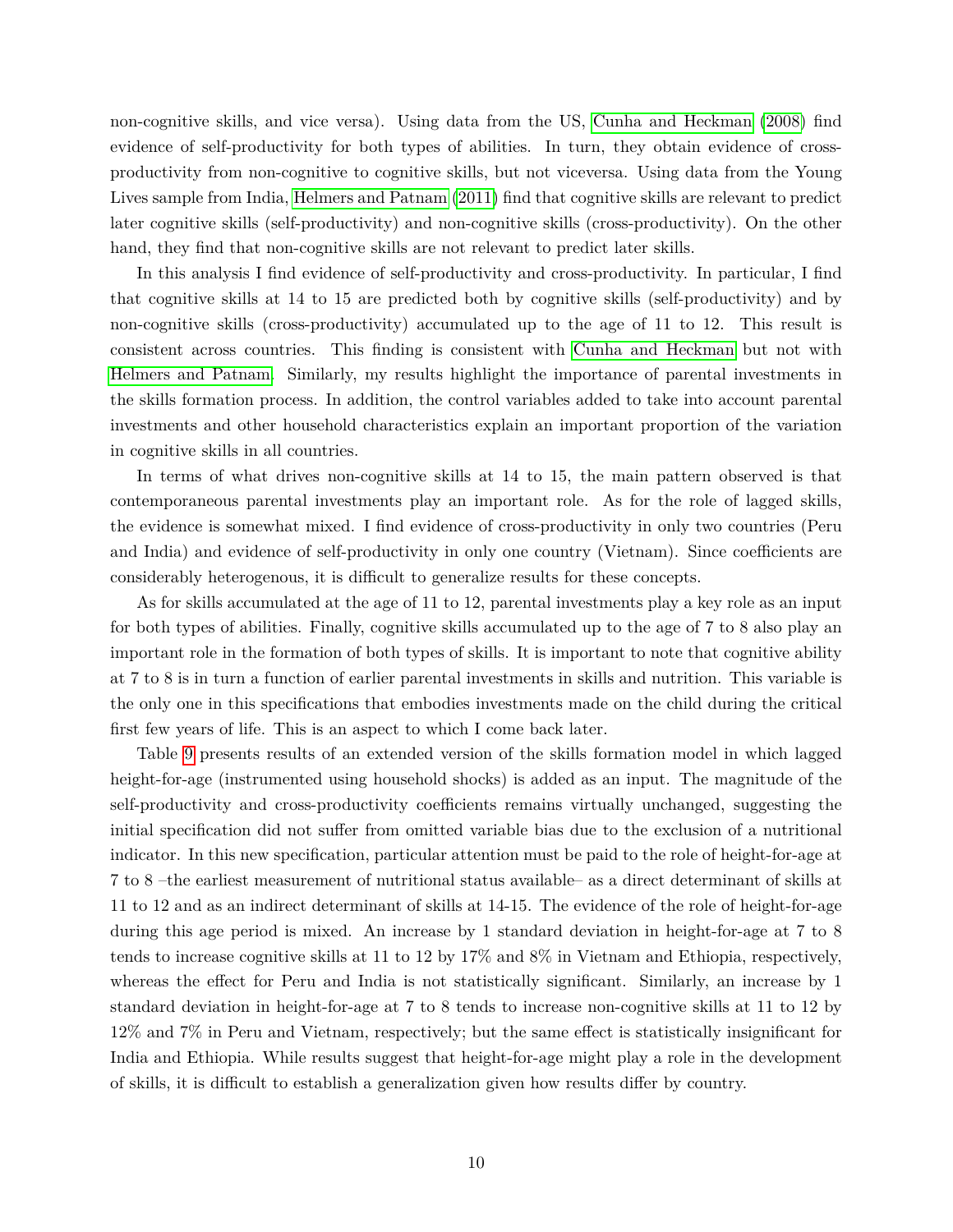# <span id="page-10-0"></span>**6 Assessing the long-term impact of early nutrition on skills formation**

The previous model provides a framework to understand the dynamic relationship between nutritional status and skills. However, it is important to recognize that cognitive ability at 7-8 is, by construction, determined by earlier parental investments in skills and nutrition. Since in the results cognitive ability at 7-8 has a strong predictive power in the determination of cognitive and noncognitive ability at later ages, it follows that previous estimates of the impact of nutrition in the skills formation process are likely to be very conservative, since the impact of very early investments in nutrition is not being captured. While for the Older Cohort it is not possible to observe earlier measurements of height and skills, data from the Younger Cohort can be used to obtain estimates of the marginal effect of early-life nutritional status on cognitive skills and nutritional status at 7 to 8 years; exactly the same age period observed in the first round of data available for the Older Cohort. Then, coefficients of both models can be used to extrapolate the impact of an improvement in early height-for-age on skills at later stages of childhood.

Using data from the Young Cohort a model of cognitive skills formation is estimated in which cognitive ability is a function of lagged cognitive ability, lagged nutritional status and contemporaneous parental investments. Similarly, nutritional status is a function of lagged ability, lagged nutrition and parental investments in nutrition. This framework is consistent with models of early childhood development. See, for instance, [Alderman et al.](#page-11-2) [\(2006\)](#page-11-2). Nutritional status is observed at 1 to 2, 4 to 5 and 7 to 8 years; multiple cognitive indicators are observed at 4 to 5 and 7 to 8 years. As before, cognitive skills and parental investments are recovered through confirmatory factor analysis, whereas a child's height-for-age Z-score is used to proxy his nutritional status. Height-for-age is instrumented by a set of (country specific) household shocks. In addition, height-for-age at 1 to 2 years is further instrumented using child's birth size, mother's health status during pregnancy (both self-reported by the mother), place of birth (home/health facility) and number of antenatal visits made by the mother. Results of this estimation are presented in Table [10.](#page-22-0) The results show that a 1 standard deviation improvement in height-for-age at 4 to 5 years tends to increase cognitive ability at 7 to 8 years by 9%, 15%, 11% and 11% for Peru, India, Vietnam and Ethiopia, respectively. It also increases height-for-age at 7 to 8 by 75%, 73%, 79% and 64% (respectively).

Table [1](#page-13-0) summarizes the direct effects of lagged nutritional status on cognitive and non-cognitive skills obtained from both models. The largest impact of nutritional status on skills is observed during the early childhood period. Given that coefficients come from two different models, in order to estimate the long-term impact of an improvement in early height-for-age on skills observed during adolescence I use a bootstrapping procedure by which both models are estimated 1,000 times for randomly chosen sub-samples (of size 200) for each country. When doing so, I find that a 1 standard deviation improvement in height-for-age at 1-2 years tends to increase cognitive ability during adolescence (14-15) by 8.1%, 6.4%, 6.6% and 1.0% in Peru, India, Vietnam and Ethiopia, respectively. On the contrary, the impact of early height on non-cognitive skills at 14 to 15 is not statistically significant. Finally, a 1 standard deviation increase in height improves height at 14 to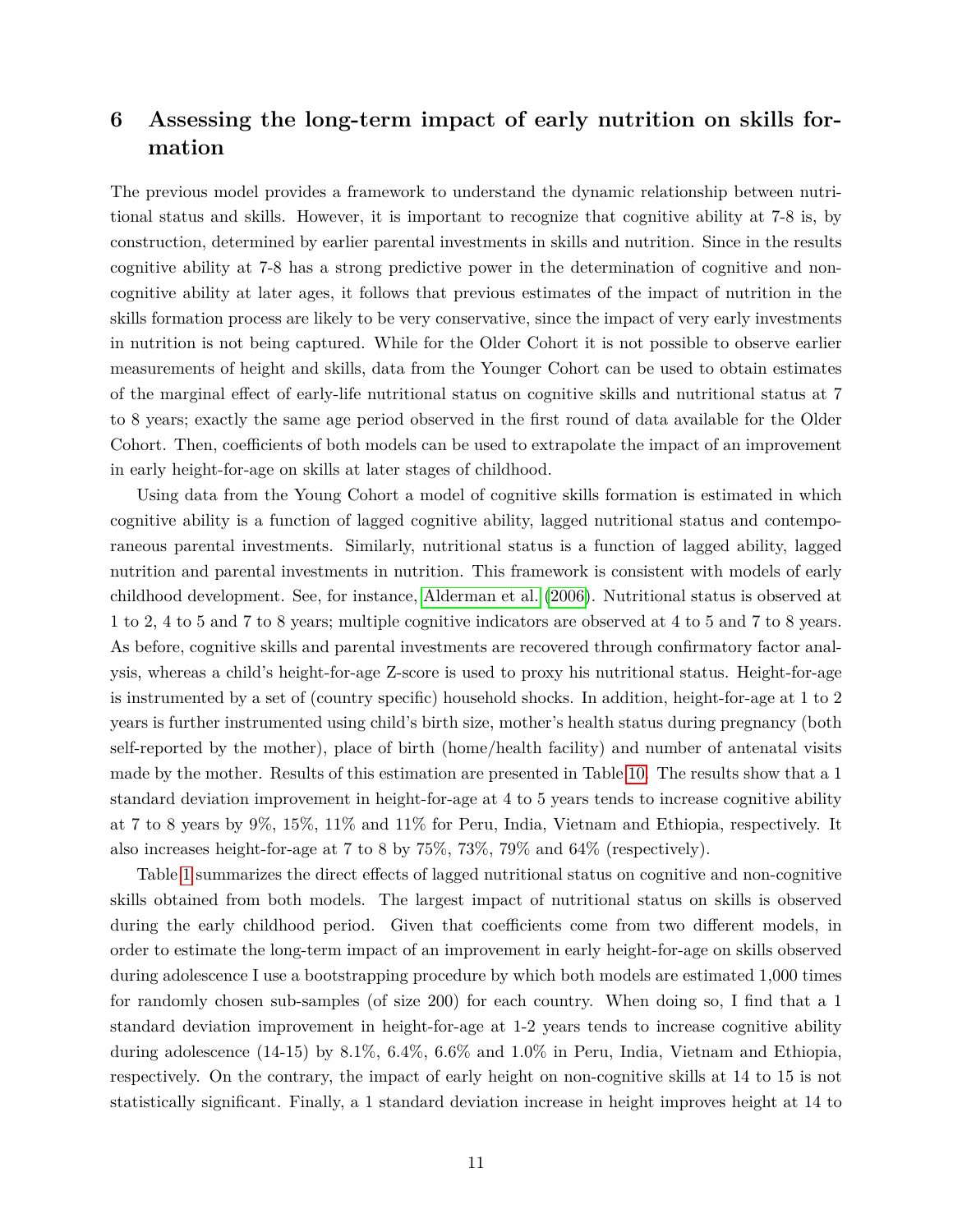15 by 19.1%, 14.4%, 30.9% and 9.2%, respectively. The results of the bootstrapping exercise are reported in Figure [6.](#page-29-0)

#### <span id="page-11-0"></span>**7 Complementarities between stunting and skills**

Results suggest that nutritional status play a role in the formation of skills in late childhood and, subsequently, in adolescence, but mostly for cognitive skills. Motivated by this evidence I proceed to estimate the concept of direct complementarity between cognitive skills and an indicator of nutritional status. In particular, I consider the possibility that stunting in mid childhood can affect the rate of return of cognitive skills. This aspect is modeled by allowing productivity of cognitive skills to vary according to whether the child was moderately or severely stunted in mid childhood (height-for-age Z-score below -2 and -3, respectively). See results in Table [11.](#page-23-0) Results show that stunting in mid childhood shifts down the rate of return of cognitive skills. In other words, on average stunting makes any additional investment in cognitive skills less profitable in terms of skills accumulation.

#### **References**

- <span id="page-11-2"></span>**Alderman, Harold, John Hoddinott, and Bill Kinsey**, "Long term consequences of early childhood malnutrition," *Oxford Economic Papers*, July 2006, *58* (3), 450–474.
- <span id="page-11-5"></span>**Chang, SM, SP Walker, Grantham-McGregor S, and CA Powell**, "Early childhood stunting and later behaviour and school achievement," *J. Child Psychol. Psychiatry.*, 2002, *43* (6), 775–83.
- <span id="page-11-8"></span>**Cueto, Santiago and Juan Leon**, "Psychometric Characteristics of Cognitive Development and Achievement Instruments in Round 3 of Young Lives," Young Lives Technical Note Series 25, University of Oxford 2009.
- <span id="page-11-7"></span>**, , Gabriela Guerrero, and Ismael Munoz**, "Psychometric Characteristics of Cognitive Development and Achievement Instruments in Round 2 of Young Lives," Young Lives Working Paper Series 15, University of Oxford 2009.
- <span id="page-11-1"></span>**Cunha, Flavio and James Heckman**, "The Technology of Skill Formation," *The American Economic Review*, 2007, *97* (2), 31–47.
- <span id="page-11-6"></span>**and James J. Heckman**, "Formulating, Identifying and Estimating the Technology of Cognitive and Noncognitive Skill Formation," *J. Human Resources*, 2008, *43* (4), 738–782.
- <span id="page-11-4"></span>**Dercon, Stefan and Alan Sánchez**, "Height in mid childhood and psychosocial competencies in late childhood: Evidence from four developing countries," *Economics and Human Biology*, 2013.
- <span id="page-11-3"></span>**Glewwe, Paul and Hanan G. Jacoby**, "An Economic Analysis of Delayed Primary School Enrollment in a Low Income Country: The Role of Early Childhood Nutrition," *The Review of Economics and Statistics*, 1995, *77* (1), 156–169.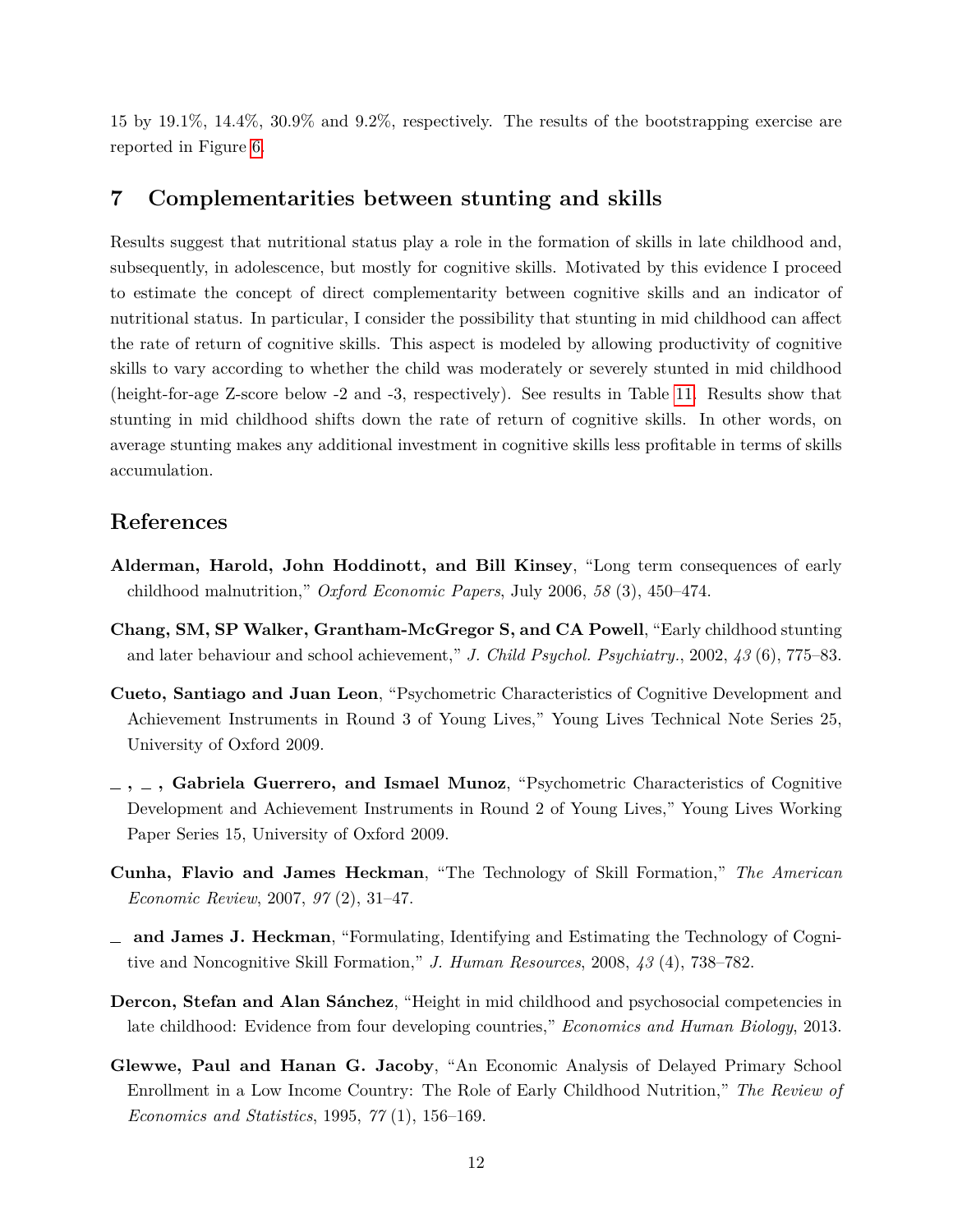- <span id="page-12-7"></span>**Haas, J. and F. Campirano**, "Interpopulation variation in height among children 7 to 18 years of age," *Food and Nutrition Bulletin*, 2006, *17* (4), S212–S223.
- <span id="page-12-5"></span>**Habicht, J., C. Yarbrough, R. Martorell, R. Malina, and R Klein**, "Height and weight standards for preschool children. How relevant are ethnic differences in growth potential?," *The Lancet*, 1974, *1*, 611–615.
- <span id="page-12-0"></span>**Heckman, James J., Jora Stixrud, and Sergio Urzua**, "The Effects of Cognitive and Noncognitive Abilities on Labor Market Outcomes and Social Behavior," *Journal of Labor Economics*, July 2006, *24* (3), 411–482.
- <span id="page-12-4"></span>**Helmers, Christian and Manasa Patnam**, "The formation and evolution of childhood skill acquisition: Evidence from India," *Journal of Development Economics*, July 2011, *95* (2), 252– 266.
- <span id="page-12-1"></span>**Hoddinott, John and Bill Kinsey**, "Child Growth in the Time of Drought," *Oxford Bulletin of Economics and Statistics*, September 2001, *63* (4), 409–36.
- <span id="page-12-2"></span>**Maluccio, John A., John Hoddinott, Jere R. Behrman, Reynaldo Martorell, Agnes R. Quisumbing, and Aryeh D. Stein**, "The Impact of Improving Nutrition During Early Childhood on Education among Guatemalan Adults," *Economic Journal*, 04 2009, *119* (537), 734–763.
- <span id="page-12-6"></span>**Martorell, Reynaldo**, "The nature of child malnutrition and its long-term implications," *Food and Nutrition Bulletin*, 1999, *20*, 288–292.
- <span id="page-12-3"></span>**Walker, Susan P., Susan M. Chang, Christine A. Powell, Emily Simonoff, and Sally M. Grantham-McGregor**, "Early Childhood Stunting Is Associated with Poor Psychological Functioning in Late Adolescence and Effects Are Reduced by Psychosocial Stimulation," *The Journal of Nutrition*, 2007, *137* (11), 2464–2469.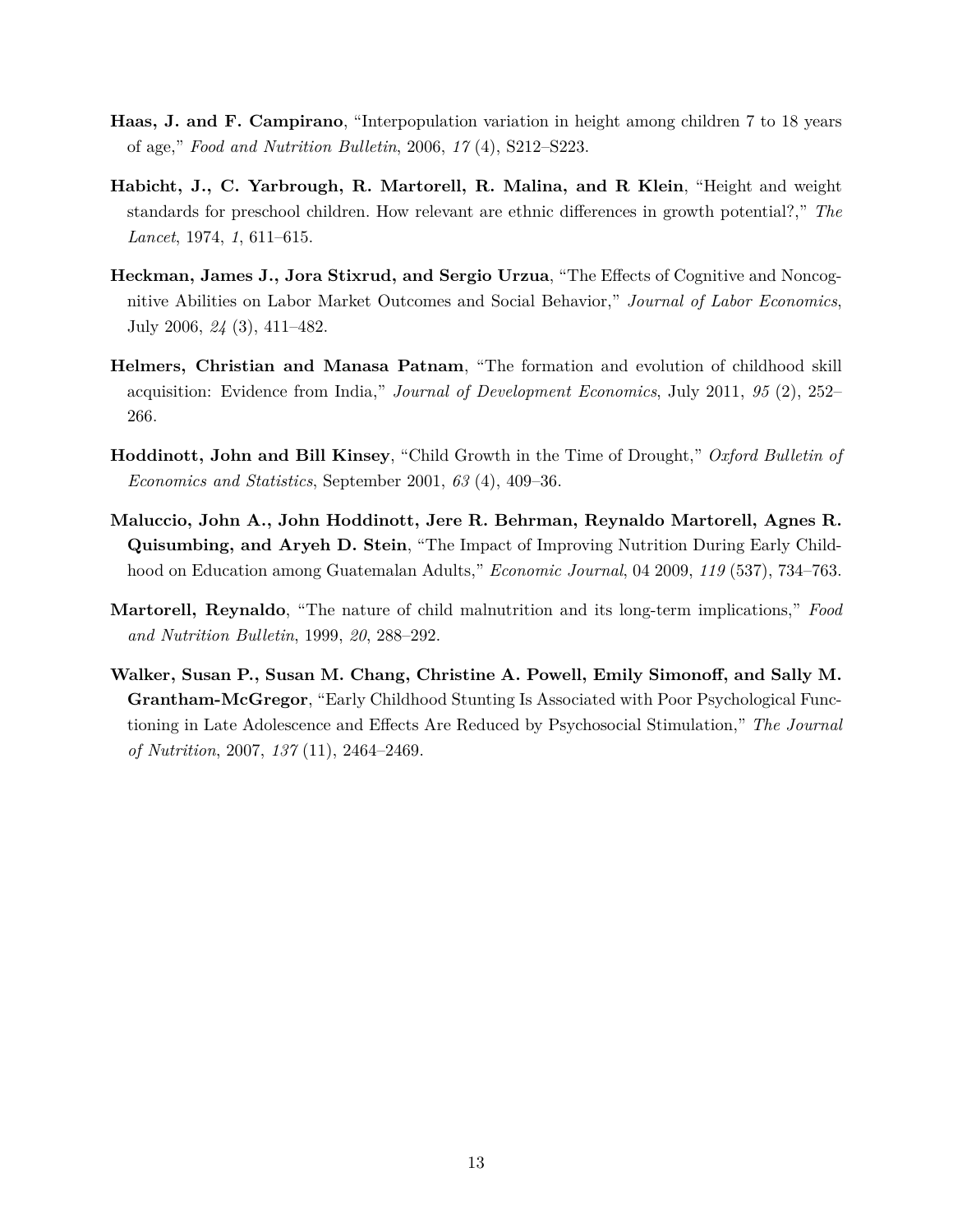# **Appendix**

Table 1: Direct effects of nutritional status on cognitive skills under alternative definitions of nutrition

<span id="page-13-0"></span>

|                                                     | Peru       | India      | Vietnam    | Ethiopia   |
|-----------------------------------------------------|------------|------------|------------|------------|
|                                                     | (1)        | (2)        | (3)        | (4)        |
| Dependent variable: cognitive skills, age 14-15     |            |            |            |            |
| Height-for-age, age 11-12                           | 0.045      | $0.082**$  | $0.131***$ | $0.062*$   |
|                                                     | (0.032)    | (0.033)    | (0.042)    | (0.032)    |
| Dependent variable: non-cognitive skills, age 14-15 |            |            |            |            |
| Height-for-age, age 11-12                           | $-0.049$   | 0.018      | 0.045      | $-0.03$    |
|                                                     | (0.039)    | (0.040)    | (0.038)    | (0.073)    |
| Dependent variable: cognitive skills, age 11-12     |            |            |            |            |
| Height-for-age, age 7-8                             | 0.026      | 0.054      | $0.156***$ | $0.070**$  |
|                                                     | (0.038)    | (0.041)    | (0.042)    | (0.028)    |
| Dependent variable: non-cognitive skills, age 11-12 |            |            |            |            |
| Height-for-age, age 7-8                             | $0.123***$ | $-0.030$   | $0.074**$  | $-0.016$   |
|                                                     | (0.042)    | (0.034)    | (0.037)    | (0.053)    |
| Dependent variable: cognitive skills, age 7-8       |            |            |            |            |
| Height-for-age, age 4-5                             | $0.122***$ | $0.169***$ | $0.172***$ | $0.111***$ |
|                                                     | (0.025)    | (0.031)    | (0.034)    | (0.021)    |
| Dependent variable: cognitive skills, age 4-5       |            |            |            |            |
| Height-for-age, age 1-2                             | $0.136***$ | $0.179***$ | $0.143***$ | $0.099**$  |
|                                                     | (0.036)    | (0.030)    | (0.047)    | (0.046)    |

Notes: (a) Standard errors in parenthesis. (b) All variables are standardized with mean 0 and variance 1. (c) Classical errors are assumed.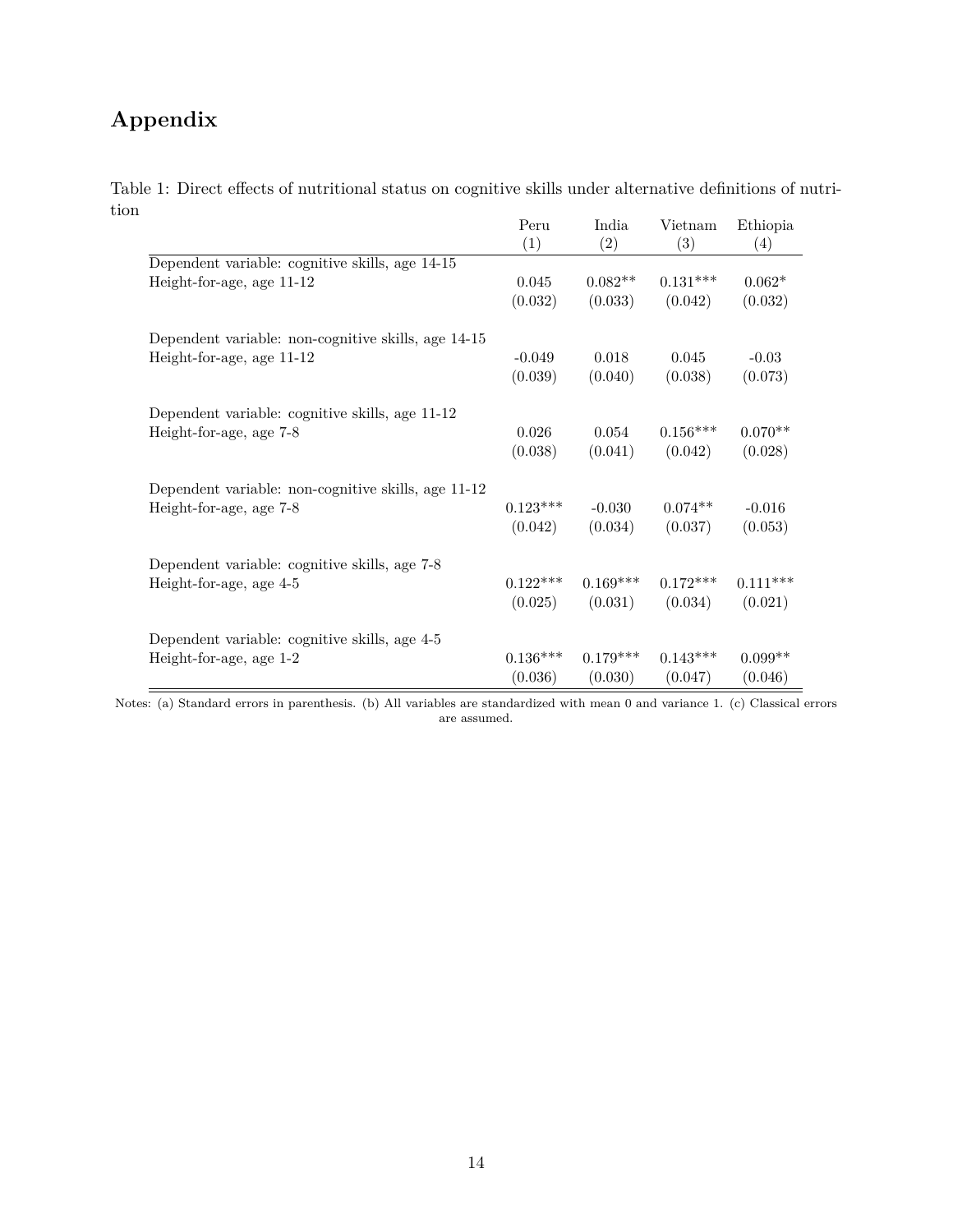<span id="page-14-0"></span>

| LaUIG 4.                                                                                                                                                                     |                                                       |                                             |                                                       |                                                          |                                                       |                                                      |                                                                                                                                                                                                                                                                                                               |                                                               |                                                       |                                                                       |
|------------------------------------------------------------------------------------------------------------------------------------------------------------------------------|-------------------------------------------------------|---------------------------------------------|-------------------------------------------------------|----------------------------------------------------------|-------------------------------------------------------|------------------------------------------------------|---------------------------------------------------------------------------------------------------------------------------------------------------------------------------------------------------------------------------------------------------------------------------------------------------------------|---------------------------------------------------------------|-------------------------------------------------------|-----------------------------------------------------------------------|
|                                                                                                                                                                              | Peru                                                  |                                             | India                                                 |                                                          | Vietnam                                               |                                                      | Ethiopia                                                                                                                                                                                                                                                                                                      |                                                               | $\overline{\text{Full}}$                              | sample                                                                |
| Variable                                                                                                                                                                     | Mean                                                  | S.D                                         | Mean                                                  |                                                          | Mean                                                  |                                                      | Mean                                                                                                                                                                                                                                                                                                          |                                                               | Mean                                                  | $\overline{\text{SD}}$ .                                              |
| Mother's education                                                                                                                                                           | 8.12                                                  | 6.59                                        | 3.84                                                  | $\begin{array}{c} \text{S.D.}\\ \text{5.86} \end{array}$ |                                                       | $\underset{8.42}{\text{S.D.}}$                       |                                                                                                                                                                                                                                                                                                               | $\underset{9.18}{\text{S.D.}}$                                | 5.96                                                  |                                                                       |
| % of female child                                                                                                                                                            | 49.97                                                 |                                             | 46.08                                                 |                                                          | $7.78$ $\phantom{00}$                                 | 50.00                                                |                                                                                                                                                                                                                                                                                                               |                                                               |                                                       | $7.86 \newline 49.96$                                                 |
| $\%$ of rural households                                                                                                                                                     | 33.52                                                 | 50.01<br>47.22                              | 75.61                                                 | $49.86$<br>$42.96$                                       | 81.81                                                 | 38.58                                                | $\begin{array}{c} 3.87 \\ 47.11 \\ 63.61 \end{array}$                                                                                                                                                                                                                                                         | $49.93$<br>$48.13$                                            | $47.98$<br>63.56                                      | 48.13                                                                 |
| Round 1                                                                                                                                                                      |                                                       |                                             |                                                       |                                                          |                                                       |                                                      |                                                                                                                                                                                                                                                                                                               |                                                               |                                                       |                                                                       |
|                                                                                                                                                                              |                                                       |                                             |                                                       |                                                          |                                                       |                                                      |                                                                                                                                                                                                                                                                                                               |                                                               |                                                       |                                                                       |
| Age of child (in years)                                                                                                                                                      |                                                       |                                             |                                                       |                                                          |                                                       |                                                      |                                                                                                                                                                                                                                                                                                               |                                                               |                                                       |                                                                       |
| height-for-age z-score                                                                                                                                                       |                                                       |                                             |                                                       | $\begin{array}{c} 0.29 \\ 1.53 \end{array}$              |                                                       |                                                      |                                                                                                                                                                                                                                                                                                               |                                                               |                                                       |                                                                       |
| % of stunted children                                                                                                                                                        | $\begin{array}{c} 0.96 \\ -0.74 \\ 16.52 \end{array}$ | $\frac{0.29}{1.30}$<br>37.14                | $\begin{array}{c} 0.99 \\ -0.82 \\ 19.52 \end{array}$ | 39.65                                                    | $\begin{array}{c} 0.97 \\ -0.52 \\ 9.14 \end{array}$  | $\begin{array}{c} 0.26 \\ 1.15 \\ 28.83 \end{array}$ | $\frac{0.97}{-1.04}$                                                                                                                                                                                                                                                                                          | $\begin{array}{c} 0.30 \\ 1.85 \\ 45.90 \end{array}$          | $7.81$<br>77.0-<br>77.0-                              | $\begin{array}{c} 0.29 \\ 1.48 \\ 38.80 \end{array}$                  |
| Round 2                                                                                                                                                                      |                                                       |                                             |                                                       |                                                          |                                                       |                                                      |                                                                                                                                                                                                                                                                                                               |                                                               |                                                       |                                                                       |
| Age of child (in years)                                                                                                                                                      | 5.29                                                  |                                             |                                                       |                                                          |                                                       |                                                      |                                                                                                                                                                                                                                                                                                               |                                                               |                                                       | 0.34                                                                  |
| height-for-age z-score                                                                                                                                                       | $-1.47$                                               | $0.39$<br>1.09                              | $\frac{5.36}{-1.61}$                                  |                                                          |                                                       | $\begin{array}{c} 0.31 \\ 1.02 \end{array}$          |                                                                                                                                                                                                                                                                                                               | $\frac{0.32}{1.11}$                                           |                                                       | 1.06                                                                  |
| % of stunted children                                                                                                                                                        | 30.88                                                 | 46.21                                       | 34.31                                                 | $0.32$<br>$0.99$<br>$47.49$                              | $\begin{array}{c} 5.26 \\ -1.28 \\ 22.86 \end{array}$ | $42.01$<br>0.98<br>0.99<br>0.03                      | $\begin{array}{c} 5.15 \\ -1.40 \\ 29.56 \\ 0.03 \\ 0.02 \\ 0.01 \\ 0.03 \\ 0.03 \\ 0.03 \\ \end{array}$                                                                                                                                                                                                      |                                                               | $\frac{5.27}{-1.44}$                                  | 45.52                                                                 |
| PPVT test score                                                                                                                                                              | 0.00                                                  | 0.99                                        | 0.00                                                  | 0.99                                                     |                                                       |                                                      |                                                                                                                                                                                                                                                                                                               |                                                               | 0.01                                                  |                                                                       |
| Math test score                                                                                                                                                              | 0.01                                                  | 0.99                                        | $-0.02$                                               | $1.00$                                                   | $\begin{array}{c} 0.01 \\ 0.02 \\ 0.05 \end{array}$   |                                                      |                                                                                                                                                                                                                                                                                                               | $\begin{array}{c} 45.64 \\ 1.03 \\ 1.00 \\ 21.62 \end{array}$ | 0.01                                                  |                                                                       |
| Consumption in food (per capita)                                                                                                                                             | 46.92                                                 | 36.12                                       | 26.77                                                 | 19.37                                                    |                                                       |                                                      |                                                                                                                                                                                                                                                                                                               |                                                               | 25.91                                                 |                                                                       |
| Consumption in non-food items exclusive to YL child                                                                                                                          | $16.88\,$                                             | 23.50                                       | $8.69$<br>1.43                                        | 18.69                                                    | 0.02                                                  | 0.03                                                 |                                                                                                                                                                                                                                                                                                               | 10.56                                                         | $7.92 \newline 1.33$                                  | $\begin{array}{c} 1.00 \\ 1.00 \\ 28.74 \\ 17.23 \\ 2.67 \end{array}$ |
| in home<br>Average hours of studying outside school                                                                                                                          | 1.58                                                  | 1.66                                        |                                                       | 2.37                                                     | 1.29                                                  | 4.41                                                 |                                                                                                                                                                                                                                                                                                               | 0.84                                                          |                                                       |                                                                       |
| Round 3                                                                                                                                                                      |                                                       |                                             |                                                       |                                                          |                                                       |                                                      |                                                                                                                                                                                                                                                                                                               |                                                               |                                                       |                                                                       |
| Age of child (in years)                                                                                                                                                      |                                                       |                                             |                                                       |                                                          | 8.08                                                  |                                                      |                                                                                                                                                                                                                                                                                                               |                                                               |                                                       | 0.32                                                                  |
| height-for-age z-score                                                                                                                                                       | $7.95$<br>-1.14                                       | $\begin{array}{c} 0.30 \\ 1.03 \end{array}$ | $7.99$<br>$-1.45$<br>$29.99$                          | $\begin{array}{c} 0.33 \\ 1.02 \\ 45.83 \end{array}$     |                                                       | $\begin{array}{c} 0.32 \\ 1.04 \\ 39.23 \end{array}$ |                                                                                                                                                                                                                                                                                                               | $\begin{array}{c} 0.31 \\ 1.13 \end{array}$                   | $\begin{array}{c} 8.03 \\ -1.21 \\ 22.35 \end{array}$ | 1.07                                                                  |
| % of stunted children                                                                                                                                                        | 19.48                                                 | 39.62                                       |                                                       |                                                          | $-1.08$<br>18.99                                      |                                                      |                                                                                                                                                                                                                                                                                                               | 40.83                                                         |                                                       | 41.66                                                                 |
| PPVT test score                                                                                                                                                              | 0.02                                                  |                                             | 0.00                                                  | 0.99                                                     | $0.03$<br>$0.00$                                      |                                                      | $\begin{array}{c} 8.11 \\ 8.12 \\ 1.20 \\ 1.12 \\ 0.00 \\ 0.00 \\ 0.00 \\ 0.00 \\ 0.00 \\ 0.00 \\ 0.00 \\ 0.00 \\ 0.00 \\ 0.00 \\ 0.00 \\ 0.00 \\ 0.00 \\ 0.00 \\ 0.00 \\ 0.00 \\ 0.00 \\ 0.00 \\ 0.00 \\ 0.00 \\ 0.00 \\ 0.00 \\ 0.00 \\ 0.00 \\ 0.00 \\ 0.00 \\ 0.00 \\ 0.00 \\ 0.00 \\ 0.00 \\ 0.00 \\ 0.$ |                                                               |                                                       | 1.00                                                                  |
| Math test score                                                                                                                                                              | 0.02                                                  | 0.98                                        | $-0.01$                                               | 0.99                                                     |                                                       | $0.99$<br>1.00                                       |                                                                                                                                                                                                                                                                                                               | $\begin{array}{c} 1.02 \\ 1.01 \\ 1.01 \\ 1.01 \end{array}$   | $0.02$<br>$0.00$<br>$0.02$                            | $1.00$                                                                |
| EGRA test score                                                                                                                                                              | 0.01                                                  | 0.99                                        | 0.00                                                  | 0.98                                                     | 0.03                                                  | $\begin{array}{c} 0.95 \\ 1.00 \end{array}$          |                                                                                                                                                                                                                                                                                                               |                                                               |                                                       | 0.98                                                                  |
| Self-esteem score                                                                                                                                                            | $-0.01$                                               | 1.00                                        | 0.01                                                  |                                                          | 0.01                                                  |                                                      |                                                                                                                                                                                                                                                                                                               |                                                               | 0.01                                                  | $1.00\,$                                                              |
| Self-efficacy score                                                                                                                                                          | 0.00                                                  | 1.00                                        | 0.01                                                  | $1.00\phantom{0}1.00$                                    | 0.01                                                  | 0.99                                                 |                                                                                                                                                                                                                                                                                                               | 1.00                                                          | 0.01                                                  | $1.00$                                                                |
| Consumption in food (per capita)                                                                                                                                             | 48.08                                                 | 37.69                                       | 29.32                                                 | 16.05                                                    | 0.06                                                  | 0.03                                                 |                                                                                                                                                                                                                                                                                                               | 14.65                                                         | 25.61                                                 | 28.04                                                                 |
| Consumption in non-food items exclusive to YL child                                                                                                                          | 34.18                                                 | 46.51                                       | 15.52                                                 | 16.02                                                    | 0.02                                                  | 0.03                                                 |                                                                                                                                                                                                                                                                                                               |                                                               | 14.25                                                 | 28.77                                                                 |
| ADndex of relationship with parents                                                                                                                                          | 0.02                                                  | 0.98                                        | $-0.01$                                               | $1.01$<br>$1.07$                                         | 0.07                                                  | 0.94                                                 | $-0.01$<br>1.04                                                                                                                                                                                                                                                                                               | $\begin{array}{c} 10.83 \\ 1.00 \\ 0.88 \end{array}$          | 0.02                                                  | 0.98                                                                  |
| Hours of studying outside school                                                                                                                                             | 1.89                                                  | 0.84                                        | 1.83                                                  |                                                          | 2.90                                                  | 1.50                                                 |                                                                                                                                                                                                                                                                                                               |                                                               | 1.93                                                  | 1.27                                                                  |
| Number of observations                                                                                                                                                       | 1631                                                  |                                             |                                                       | 1433                                                     | 1294                                                  |                                                      | 1624                                                                                                                                                                                                                                                                                                          |                                                               | 5994                                                  |                                                                       |
| Notes: Cognitive test scores are standardized by age (in years) and by country to have mean 0 and variance 1. Non-cognitive test scores are standardized by country. 2. Both |                                                       |                                             |                                                       |                                                          |                                                       |                                                      |                                                                                                                                                                                                                                                                                                               |                                                               |                                                       |                                                                       |
| Consumption in food and Consumption in non-food items exclusive to YL child are in dolars adjusted by PPA.                                                                   |                                                       |                                             |                                                       |                                                          |                                                       |                                                      |                                                                                                                                                                                                                                                                                                               |                                                               |                                                       |                                                                       |

Table 2: Descriptive statistics for the 4 countries (Younger Cohort) Table 2: Descriptive statistics for the 4 countries (Younger Cohort)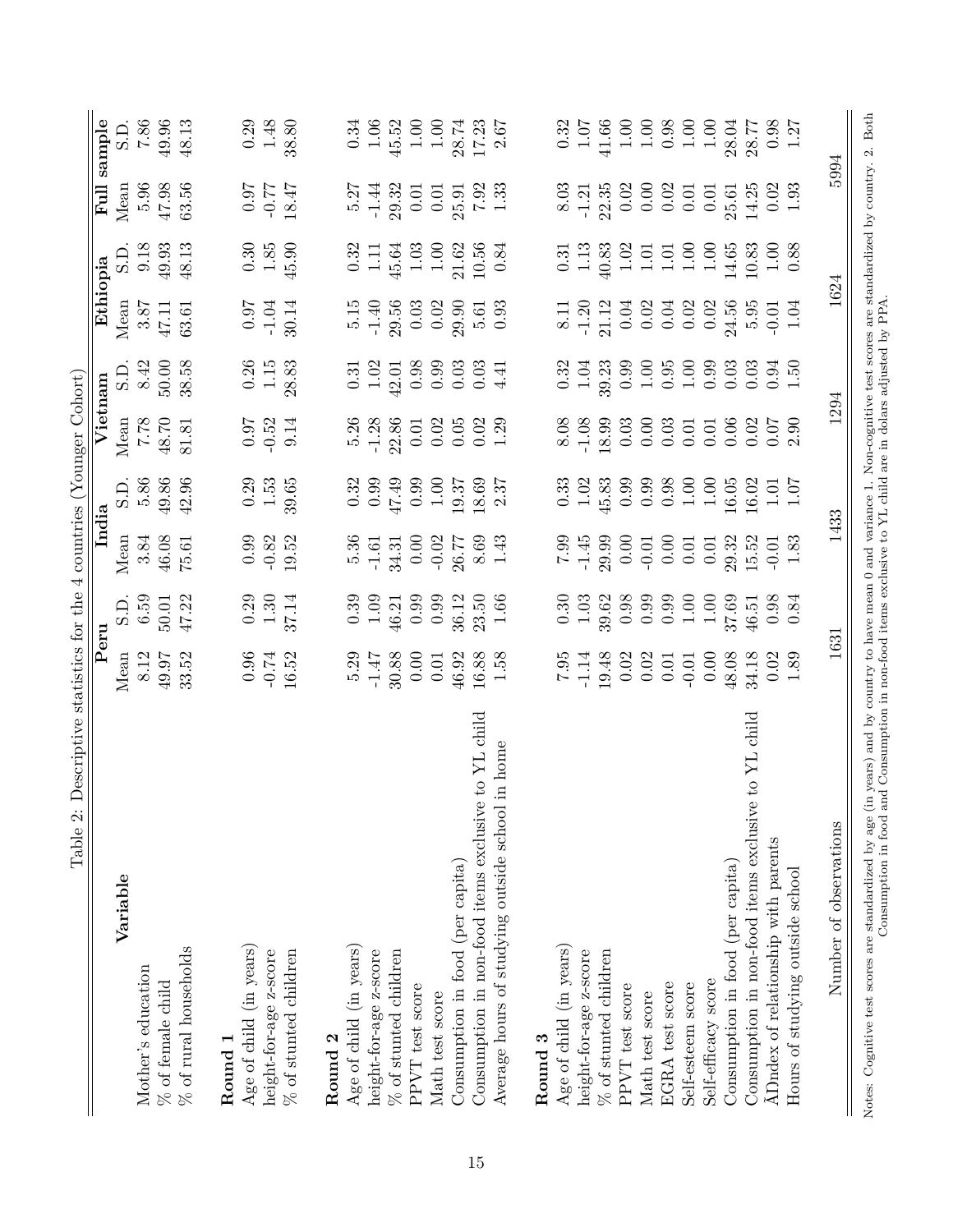<span id="page-15-0"></span>

|                                                                                                                                                                      |                    |                                             | India            |                                              | Vietnam                                     |                                             | Ethiopia                                     |                                              | Ful                                          | sample                                                       |
|----------------------------------------------------------------------------------------------------------------------------------------------------------------------|--------------------|---------------------------------------------|------------------|----------------------------------------------|---------------------------------------------|---------------------------------------------|----------------------------------------------|----------------------------------------------|----------------------------------------------|--------------------------------------------------------------|
| Variable                                                                                                                                                             | Peru<br>Mean       | S.D.                                        | Mean             | S.D.                                         | Mean                                        |                                             | Mean                                         | S.D                                          | Mean                                         | S.D.                                                         |
| Mother's education                                                                                                                                                   | 7.35               | 4.42                                        | 3.06             | 4.41                                         | 7.12                                        | S.D.<br>3.89                                | 2.68                                         | 3.85                                         | 5.07                                         | $4.67\,$                                                     |
| % of female child                                                                                                                                                    |                    | 49.98                                       | $49.60\,$        | 50.03                                        | $51.36\,$                                   | 50.01                                       | 48.86                                        | $50.03$                                      | 49.53                                        | $50.01$                                                      |
| $\%$ of rural households                                                                                                                                             | $47.35$<br>$25.96$ | 43.88                                       | 74.34            | 43.71                                        | 80.24                                       | 39.84                                       | 63.40                                        | 48.21                                        | 64.11                                        | 47.98                                                        |
| Round <sub>1</sub>                                                                                                                                                   |                    |                                             |                  |                                              |                                             |                                             |                                              |                                              |                                              |                                                              |
| Age of child (in years)                                                                                                                                              | $\infty$           | $\begin{array}{c} 0.33 \\ 1.01 \end{array}$ | $\infty$         |                                              | $\infty$                                    |                                             |                                              |                                              | $\infty$                                     |                                                              |
| height-for-age z-score                                                                                                                                               | $-1.34$            |                                             |                  | $\begin{array}{c} 0.32 \\ 1.02 \end{array}$  | $-1.38$                                     | $\begin{array}{c} 0.27 \\ 0.96 \end{array}$ | $\frac{8}{1.43}$                             | $\begin{array}{c} 0.29 \\ 1.27 \end{array}$  |                                              |                                                              |
| $\%$ of stunted children                                                                                                                                             | 24.86              | 43.26                                       | $-1.48$<br>28.99 |                                              | 25.92                                       | 43.84                                       |                                              |                                              |                                              |                                                              |
| Raven test score                                                                                                                                                     | 0.02               | 0.99                                        | $0.01\,$         | $\begin{array}{c} 45.40 \\ 1.00 \end{array}$ | $0.01\,$                                    | 0.97                                        | $\begin{array}{c} 29.41 \\ 0.07 \end{array}$ | $\begin{array}{c} 45.60 \\ 1.01 \end{array}$ | $\frac{-1.41}{27.32}$                        | $\begin{array}{c} 0.30 \\ 1.06 \\ 44.57 \\ 0.99 \end{array}$ |
| Round <sub>2</sub>                                                                                                                                                   |                    |                                             |                  |                                              |                                             |                                             |                                              |                                              |                                              |                                                              |
| Age of child (in years)                                                                                                                                              | $12\,$             |                                             | $12\,$           |                                              |                                             |                                             | 12                                           |                                              |                                              |                                                              |
| height-for-age z-score                                                                                                                                               | $-1.45$            | $0.47$<br>$1.05$                            | $-1.45$          | $\begin{array}{c} 0.35 \\ 1.02 \end{array}$  |                                             | $\begin{array}{c} 0.33 \\ 1.05 \end{array}$ | $-1.30$                                      | $0.32$<br>1.21                               | $12$<br>$-1.39$                              | $\begin{array}{c} 0.38 \\ 1.08 \end{array}$                  |
| % of stunted children                                                                                                                                                | 28.15              | 45.02                                       | 30.19            | 45.94                                        | $\frac{12}{27.57}$                          | 44.72                                       | 27.29                                        | 44.58                                        | 28.34                                        | 45.07                                                        |
| PPVT test score                                                                                                                                                      | 0.03               | 0.98                                        | 0.12             | 0.94                                         | $0.08\,$                                    | $0.88\,$                                    | $0.08\,$                                     | 0.99                                         | 0.08                                         |                                                              |
| Math test score                                                                                                                                                      | 0.02               | 0.98                                        | 0.17             | $0.86\,$                                     | $0.11\,$                                    | $0.85\,$                                    | $0.10\,$                                     | 0.95                                         | 0.10                                         | $0.96$<br>$0.98$<br>$0.98$                                   |
| Self-esteem score                                                                                                                                                    | $0.01\,$           | $1.00\,$                                    | 0.06             | 0.95                                         | 0.03                                        | 0.99                                        | 0.08                                         | 0.99                                         | 0.04                                         |                                                              |
| Self-efficacy score                                                                                                                                                  | $0.01\,$           | 0.99                                        | 0.06             | $0.95\,$                                     | 0.02                                        | $0.96\,$                                    | $0.03\,$                                     | 0.99                                         | 0.03                                         | $0.97$<br>0.96                                               |
| Self-respect score                                                                                                                                                   | $0.01\,$           | 0.99                                        |                  | 0.92                                         | 0.00                                        | $1.00\,$                                    |                                              | 0.94                                         | $\begin{array}{c} 0.03 \\ 10.00 \end{array}$ |                                                              |
| Consumption in food per month (per capita)                                                                                                                           | 28.05              | 16.63                                       | $0.70$<br>70.0   | 10.49                                        | 0.02                                        | 0.01                                        | $0.05$<br>$8.02$<br>$1.74$                   | 4.52                                         |                                              | 13.62                                                        |
| e to YL child per month<br>Consumption in non-food items exclusiv                                                                                                    | 8.47               | 12.81                                       | 4.92             | $6.29\,$                                     | 0.01                                        | $0.01\,$                                    |                                              | 2.27                                         | 3.41                                         | $7.37\,$                                                     |
| ADndex of relationship with parents                                                                                                                                  | 0.03               | 0.98                                        | $0.03$<br>$2.04$ | 0.99                                         | $\frac{0.02}{3.00}$                         | 1.01                                        | $0.04$<br>1.85                               | $0.99$<br>$1.02$                             | $0.03$<br>2.48                               | $0.99$<br>$1.42$                                             |
| Hours of studying outside school                                                                                                                                     | 3.01               | 1.28                                        |                  | 1.31                                         |                                             | 1.55                                        |                                              |                                              |                                              |                                                              |
| Round 3                                                                                                                                                              |                    |                                             |                  |                                              |                                             |                                             |                                              |                                              |                                              |                                                              |
| Age of child (in years)                                                                                                                                              | $\overline{15}$    |                                             | $\overline{15}$  |                                              | $\frac{5}{2}$                               |                                             | $\overline{15}$                              |                                              | $\overline{15}$                              |                                                              |
| height-for-age z-score                                                                                                                                               | $-1.45$            | 0.38                                        | $-1.56$          | $\begin{array}{c} 0.35 \\ 1.00 \end{array}$  | $-1.39$                                     | $0.34$<br>$0.89$                            | $-1.35$                                      | $\begin{array}{c} 0.30 \\ 1.27 \end{array}$  | $-1.44$                                      | $\begin{array}{c} 0.35 \\ 1.02 \end{array}$                  |
| $\%$ of stunted children                                                                                                                                             | 24.86              | 43.26                                       | 28.99            | 45.40                                        | 25.92                                       | 43.84                                       | 29.41                                        | $\begin{array}{c} 45.60 \\ 0.98 \end{array}$ | $\frac{27.32}{0.08}$                         | 44.57                                                        |
| PPVT test score                                                                                                                                                      | 0.02               | 0.97                                        | $0.11\,$         | 0.95                                         | $0.10\,$                                    | $0.89\,$                                    | $0.08\,$                                     |                                              |                                              | $\!0.94\!$                                                   |
| Math test score                                                                                                                                                      | 0.02               | 0.99                                        | 0.07             | 1.02                                         | 0.06                                        | 0.96                                        | $0.08\,$                                     | 1.01                                         | 0.06                                         | 0.99                                                         |
| CLOZE test score                                                                                                                                                     | 0.02               | 0.98                                        | $0.05\,$         | $1.00\,$                                     | 0.07                                        | $\begin{array}{c} 0.93 \\ 1.00 \end{array}$ | 0.05                                         | $1.03$                                       | $0.05\,$                                     | $0.98$<br>0.99                                               |
| Self-esteem score                                                                                                                                                    | $0.01\,$           | 0.98                                        | 0.01             | 1.01                                         | 0.02                                        |                                             | 0.06                                         | 0.97                                         | 0.02                                         |                                                              |
| Self-efficacy score                                                                                                                                                  | $0.01\,$           | 0.99                                        | 0.07             | 0.94                                         | 0.04                                        | 0.97                                        | 0.05                                         | 0.99                                         | $0.05\,$                                     | 0.97                                                         |
| Self-respect score                                                                                                                                                   | $0.00\,$           | $1.00\,$                                    | $0.08\,$         | $0.92$<br>$6.78$                             | $\begin{array}{c} 0.01 \\ 0.02 \end{array}$ | $1.00\,$                                    | 0.06                                         | $\begin{array}{c} 1.00 \\ 5.28 \end{array}$  | $0.04\,$                                     | 0.98                                                         |
| Consumption in food per month (per capita)                                                                                                                           | 33.00              | 19.42                                       | 11.20            |                                              |                                             | 0.01                                        | 8.88                                         |                                              | 11.58                                        | 15.07                                                        |
| Consumption in non-food items exclusive to YL child per month                                                                                                        | 19.13              | 28.27                                       | $7.84$           | 9.96                                         | 0.01                                        | 0.02                                        | 2.58                                         | 4.06                                         | $6.51\,$                                     | 15.41                                                        |
| ADndex of relationship with parents                                                                                                                                  | 0.01               | 0.99                                        | $0.01$<br>$2.19$ | $0.99$<br>1.47                               | 0.03                                        | 0.95                                        | $-0.04$                                      | 1.01                                         | $0.01$<br>2.43                               | $\begin{array}{c} 0.98 \\ 1.67 \end{array}$                  |
| Hours of studying outside school                                                                                                                                     | 2.14               | 1.10                                        |                  |                                              | 3.20                                        | 2.09                                        | 1.96                                         | 1.27                                         |                                              |                                                              |
| Number of observations                                                                                                                                               | 523                |                                             | 739              |                                              | 805                                         |                                             | 604                                          |                                              | 2671                                         |                                                              |
| ss: Cognitive test scores are standardized by age (in years) and by country to have mean 0 and variance 1. Non-cognitive test scores and Anndex of relationship with |                    |                                             |                  |                                              |                                             |                                             |                                              |                                              |                                              |                                                              |

Notes: Cognitive test scores are standardized by age (in years) and by country to have mean 0 and variance 1. Non-cognitive test scores and Ãŋndex of relationship with parents are standardized by country. 2. Both Consumption in food and Consumption in non-food items exclusive to YL child are in dolars adjusted by PPA. parents are standardized by country. 2. Both Consumption in food and Consumption in non-food items exclusive to YL child are in dolars adjusted by PPA. Notes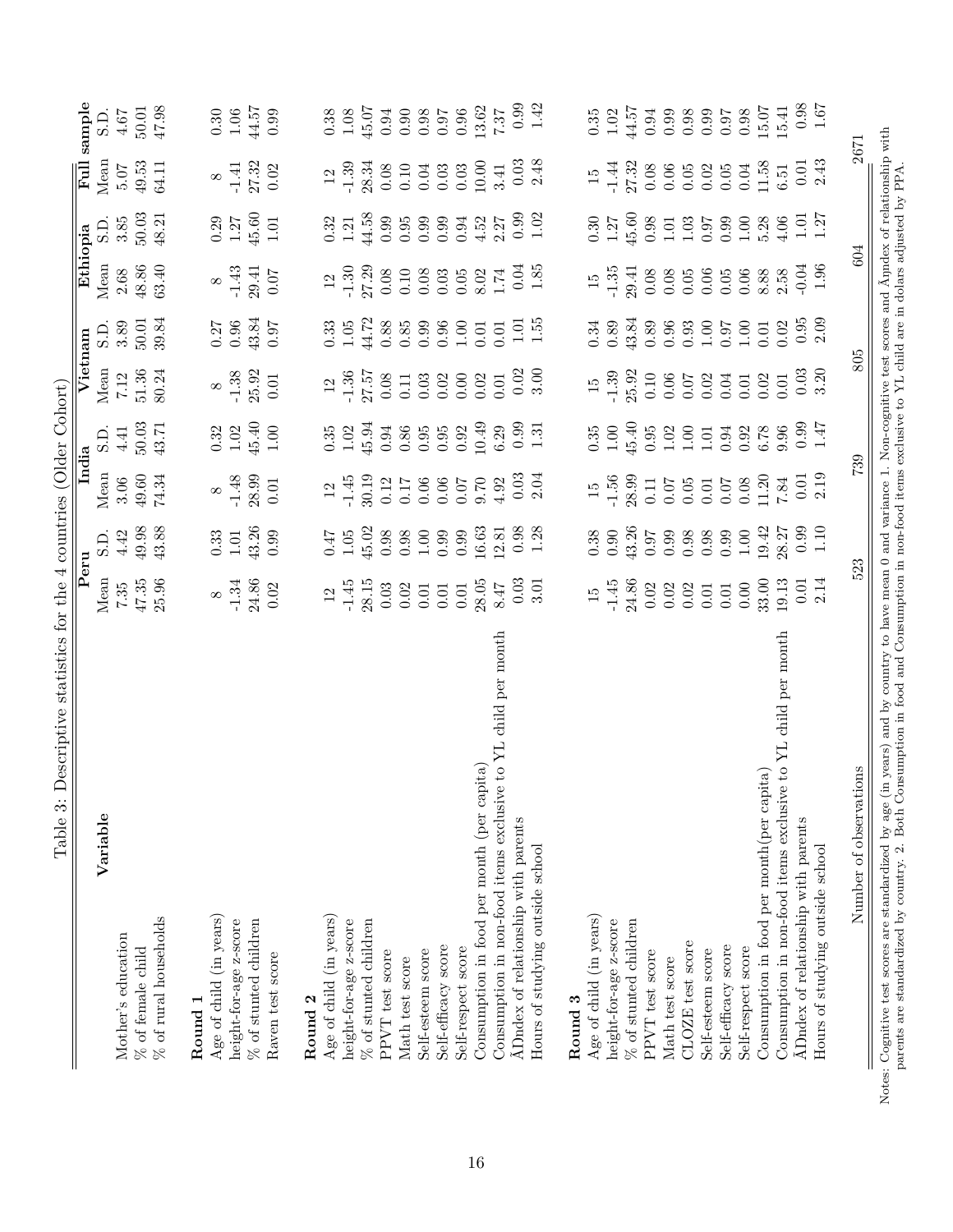<span id="page-16-0"></span>

|      |       | Table 4: Factor loadings for cognitive skills (Older Cohort) |          |
|------|-------|--------------------------------------------------------------|----------|
| Peru | India | Vietnam                                                      | Ethiopia |

| PPVT test score |            |            |            |            |
|-----------------|------------|------------|------------|------------|
| Math test score | $0.838***$ | $1.094***$ | $1.334***$ | $1.343***$ |
|                 | (0.046)    | (0.053)    | (0.086)    | (0.100)    |
| EGRA test score | $1.022***$ | $1.125***$ | $1.191***$ | $1.547***$ |
|                 | (0.049)    | (0.054)    | (0.075)    | (0.122)    |
| <b>RMSEA</b>    | 0.00       | 0.00       | 0.00       | 0.00       |
| CFI             | 1.00       | 1.00       | 1.00       | 1.00       |
| TLI             | 1.00       | 1.00       | 1.00       | 1.00       |

#### **PANEL A: Independent variable is the cognitive latent skill in round 3**

#### **PANEL B: Independent variable is the cognitive latent skill in round 2**

| PPVT test score | 0.772              | 0.788              | 0.820              | 0.683              |
|-----------------|--------------------|--------------------|--------------------|--------------------|
| Math test score | (941.721)<br>0.772 | (181.410)<br>0.788 | (153.308)<br>0.820 | (100.204)<br>0.683 |
|                 | (941.721)          | (181.410)          | (153.308)          | (100.204)          |
| <b>RMSEA</b>    | 0.00               | 0.00               | 0.00               | 0.00               |
| CFI             | 1.00               | 1.00               | 1.00               | 1.00               |
| TLI             | 1.00               | 1.00               | 1.00               | 1.00               |

#### **PANEL C: Independent variable is the cognitive latent skill in round 1**

| Raven test score |            |            |          |            |
|------------------|------------|------------|----------|------------|
| Writing's level  | $0.960***$ | $3.199**$  | $0.882*$ | $1.034***$ |
|                  | (0.211)    | (1.309)    | (0.466)  | (0.260)    |
| Math question    | $1.630***$ | $2.188***$ | 2.201    | $1.001***$ |
|                  | (0.448)    | (0.657)    | (1.514)  | (0.241)    |
| <b>RMSEA</b>     | 0.000      | 0.000      | 0.000    | 0.000      |
| <b>CFI</b>       | 1.000      | 1.000      | 1.000    | 1.000      |
| TLI              | 1.057      | 1.063      | 1.248    | 1.075      |

Notes: (a) Standard errors in parenthesis. (b) All variables are standardized with mean 0 and variance 1 before the CFA analysis. (c) Classical errors are assumed.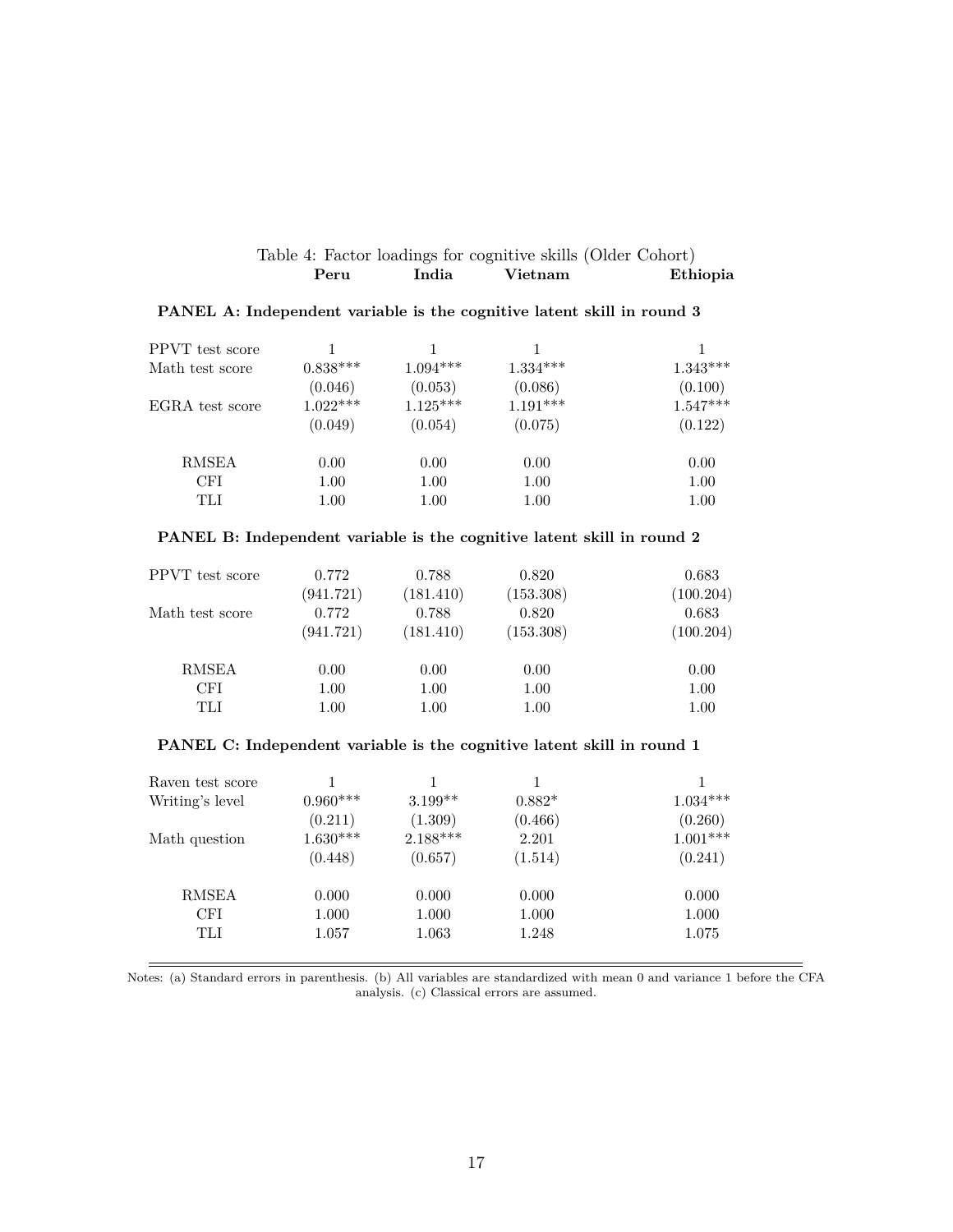<span id="page-17-0"></span>

|  | Table 5: Factor loadings for non-cognitive skills (Older Cohort) |
|--|------------------------------------------------------------------|
|  |                                                                  |

|                                                                            | Peru | India | <b>Vietnam</b> | Ethiopia |
|----------------------------------------------------------------------------|------|-------|----------------|----------|
| PANEL A: Independent variable is the non-cognitive latent skill in round 3 |      |       |                |          |

| $1.603***$ |
|------------|
| (0.314)    |
| $2.077***$ |
| (0.454)    |
| 0.00       |
| 1.00       |
| 1.00       |
|            |

#### **PANEL B: Independent variable is non-cognitive latent skill in round 2**

| Self-esteem average score   |         |            | 0.399<br>(252.449) | 1          |
|-----------------------------|---------|------------|--------------------|------------|
| Self-efficacy average score | 0.215   | $0.582***$ | 0.399              | $0.720***$ |
|                             | (0.188) | (0.103)    | (252.449)          | (0.128)    |
| Self-respect average score  | 0.664   | $1.505***$ | $\cdot$            | $1.794***$ |
|                             | (0.619) | (0.379)    | $\cdot$            | (0.371)    |
| <b>RMSEA</b>                | 0.00    | 0.00       | 0.00               | 0.00       |
| <b>CFI</b>                  | 1.00    | 1.00       | 1.00               | 1.00       |
| TLI                         | 1.00    | 1.00       | 1.00               | 1.00       |

Notes: (a) Standard errors in parenthesis. (b) All variables are standardized with mean 0 and variance 1 before the CFA analysis. (c) Classical errors are assumed. (d) This CFA analysis uses the average score of the socioemotional skills. (e) The CFA analysis of Ethiopia in round 2 does not converge. So, I use CFA excluding self-respect only in this case.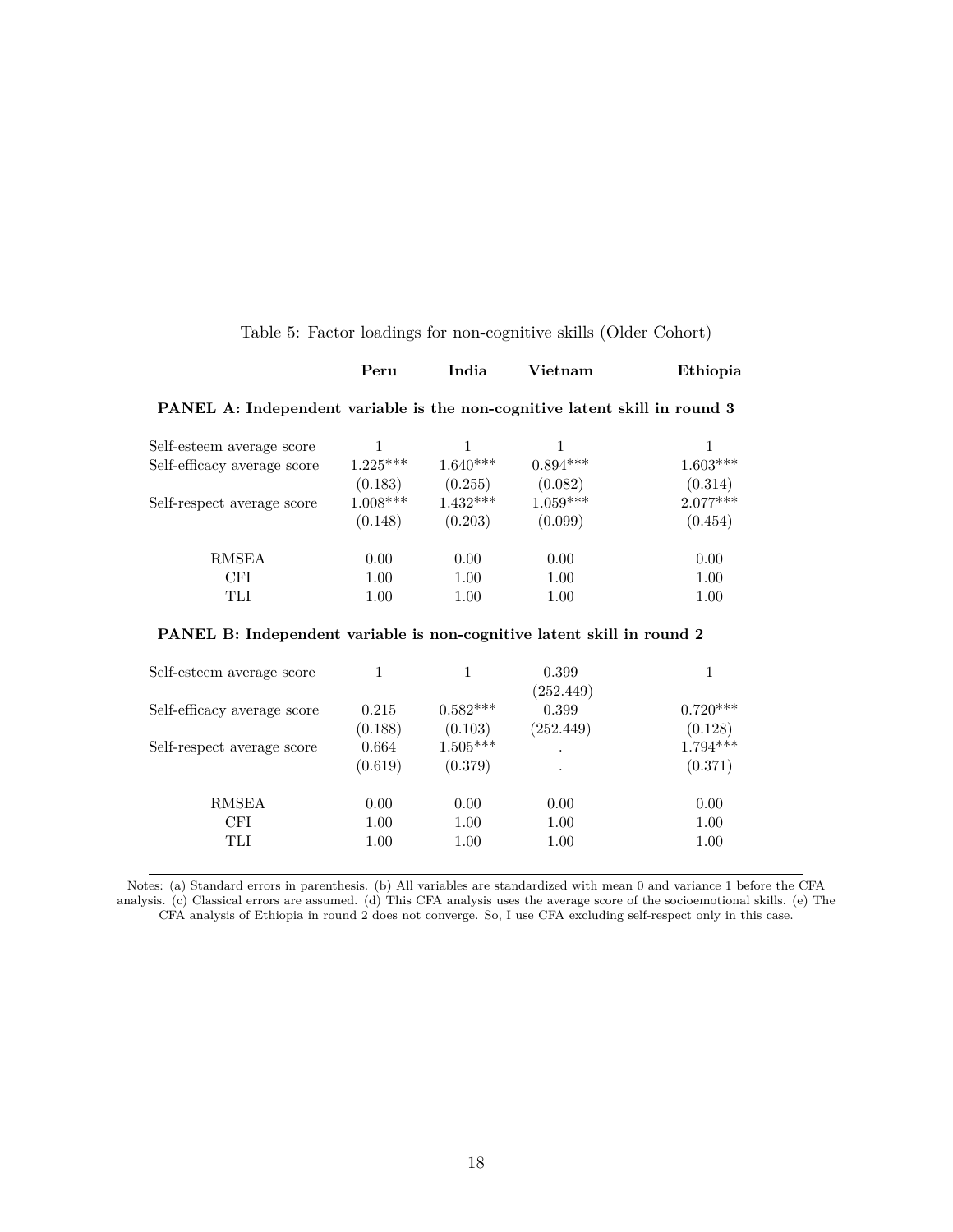<span id="page-18-0"></span>

| Table 6: Factor loadings for parental investment in skills (Older Cohort)   |           |                          |            |           |
|-----------------------------------------------------------------------------|-----------|--------------------------|------------|-----------|
|                                                                             | Peru      | India                    | Vietnam    | Ethiopia  |
|                                                                             | (1)       | (2)                      | (3)        | (4)       |
| PANEL A: Independent variable is parental investment in skill at age 14-15. |           |                          |            |           |
| Index of relationship with parents                                          |           | 1                        | 1          | 1         |
| Hours of study outside school                                               | $6.713*$  | $8.844***$               | $33.028**$ | 3.427     |
|                                                                             | (3.926)   | $(2.436)$ $(16.268)$     |            | (2.368)   |
| Consumption in non-food items exclusive to YL Child                         | 622.553   | $94.155***$              | $0.510**$  | 136.819   |
|                                                                             | (649.153) | (18.847)                 | (0.200)    | (260.269) |
| <b>RMSEA</b>                                                                | 0.000     | 0.000                    | 0.000      | 0.000     |
| <b>CFI</b>                                                                  | 1.000     | 1.000                    | 1.000      | 1.000     |
| TLI                                                                         | 1.000     | 1.000                    | 1.000      | 1.000     |
| PANEL B: Independent variable is parental investment in skill at age 11-12. |           |                          |            |           |
| Index of relationship with parents                                          |           |                          |            |           |
| Hours of study outside school                                               |           | $2.681**$ 7.724** 28.150 |            | 3.545     |

| HOUTS OF SUIDY OUTSIDE SCHOOL                       | 2.081 T  | 1.124      | 28.190   | .040      |
|-----------------------------------------------------|----------|------------|----------|-----------|
|                                                     | (1.319)  | (3.652)    | (21.490) | (2.566)   |
| Consumption in non-food items exclusive to YL Child | 131.111  | $80.597**$ | $0.253*$ | 20.631    |
|                                                     | (79.972) | (31.990)   | (0.142)  | (12.915)  |
| <b>RMSEA</b>                                        | 0.000    | 0.000      | 0.000    | 0.000     |
| CFI                                                 | 1.000    | 1.000      | 1.000    | $1.000\,$ |
| $\operatorname{TLI}$                                | 1.000    | 1.000      | 1.000    | $1.000\,$ |

Notes: (a) Standard errors in parenthesis. (b) All variables are standardized with mean 0 and variance 1. (c) Classical errors are assumed.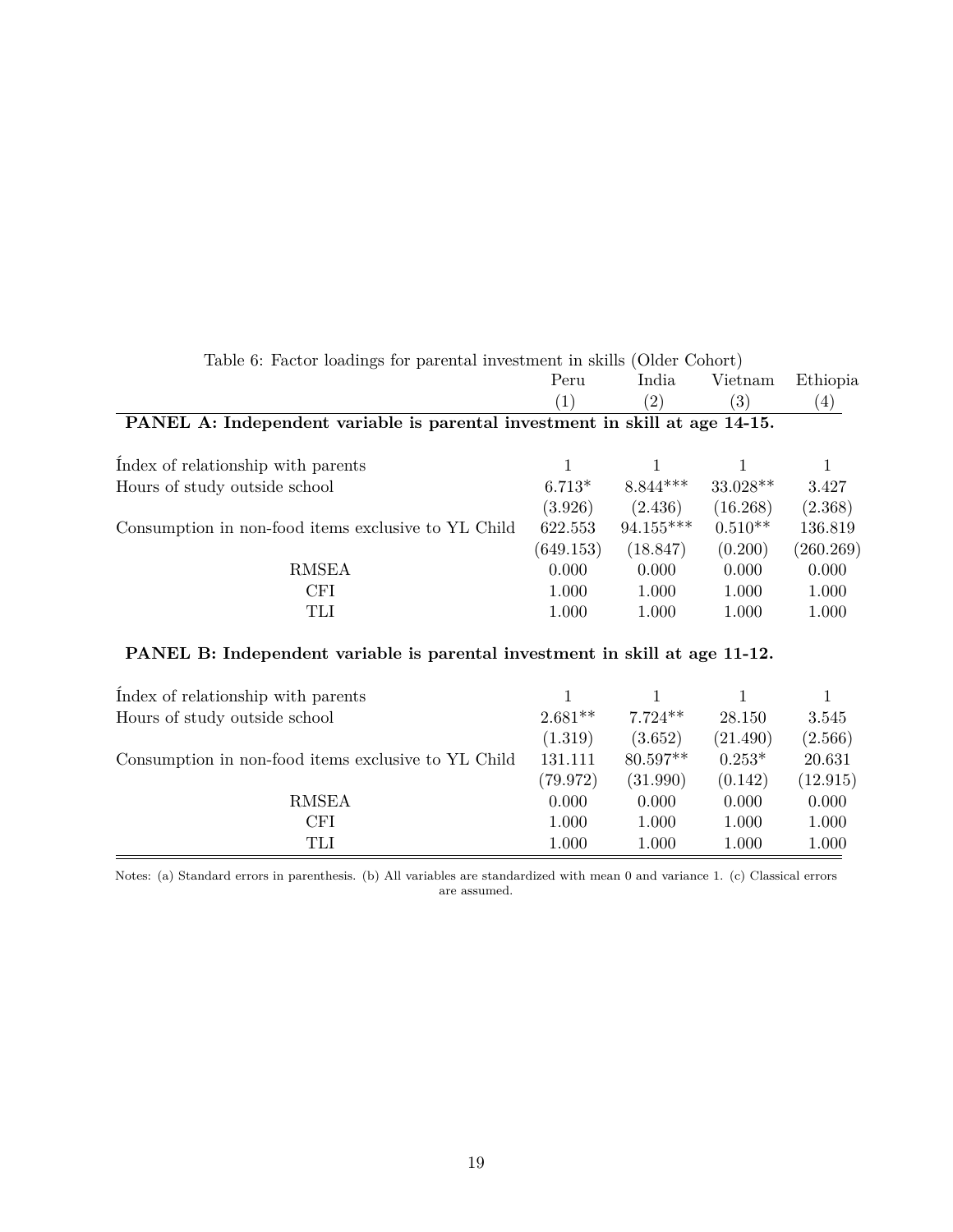|                       | Peru             | India               | Vietnam             | Ethiopia                                                                        |
|-----------------------|------------------|---------------------|---------------------|---------------------------------------------------------------------------------|
|                       | $\left(1\right)$ | $\left( 2\right)$   | $\left( 3\right)$   | $\left(4\right)$                                                                |
|                       |                  |                     |                     | PANEL A: Independent variable is parental investment in nutrition at age 11-12. |
|                       |                  |                     |                     |                                                                                 |
| proteins              |                  |                     |                     | 1                                                                               |
| carbohydrates         | $0.573***$       | $2.129***$          | $0.214***$          | $2.292***$                                                                      |
|                       | (0.066)          |                     | $(0.612)$ $(0.025)$ | (0.313)                                                                         |
| lipids and other      | $0.167***$       | $0.954***$          | $0.087***$          | $0.574***$                                                                      |
|                       | (0.026)          | $(0.113)$ $(0.017)$ |                     | (0.089)                                                                         |
| vitaming and minerals | $0.306***$       | $0.840***$          | $0.281***$          | $0.185***$                                                                      |
|                       | (0.035)          | (0.091)             | (0.021)             | (0.042)                                                                         |
| drinks                | $0.136***$       | $0.345***$          | $0.160***$          | $0.327***$                                                                      |
|                       | (0.016)          | (0.097)             | (0.015)             | (0.046)                                                                         |
| <b>RMSEA</b>          | 0.000            | 0.013               | 0.049               | 0.000                                                                           |
| <b>CFI</b>            | 1.000            | 0.998               | 0.981               | 1.000                                                                           |
| TLI                   | 1.000            | 0.996               | 0.961               | 1.005                                                                           |

# <span id="page-19-0"></span>Table 7: Factor loadings for parental investment in nutrition (Older Cohort)

#### **PANEL B: Independent variable is parental investment in nutrition at age 14-15.**

| proteins              |            |            |            |            |
|-----------------------|------------|------------|------------|------------|
| carbohydrates         | $0.515***$ | $1.556***$ | $0.366***$ | $1.885***$ |
|                       | (0.031)    | (0.105)    | (0.027)    | (0.260)    |
| lipids and other      | $0.192***$ | $0.588***$ | $0.135***$ | $0.348***$ |
|                       | (0.016)    | (0.037)    | (0.020)    | (0.059)    |
| vitamins and minerals | $0.248***$ | $0.506***$ | $0.373***$ | $0.205***$ |
|                       | (0.015)    | (0.035)    | (0.024)    | (0.024)    |
| drinks                | $0.124***$ | $0.150***$ | $0.167***$ | $0.311***$ |
|                       | (0.008)    | (0.012)    | (0.019)    | (0.038)    |
| <b>RMSEA</b>          | 0.062      | 0.043      | 0.03       | 0.088      |
| <b>CFI</b>            | 0.987      | 0.991      | 0.994      | 0.897      |
| TLI                   | 0.973      | 0.982      | 0.988      | 0.794      |

Notes: (a) Standard errors in parenthesis. (b) All variables are standardized with mean 0 and variance 1. (c) Classical errors are assumed.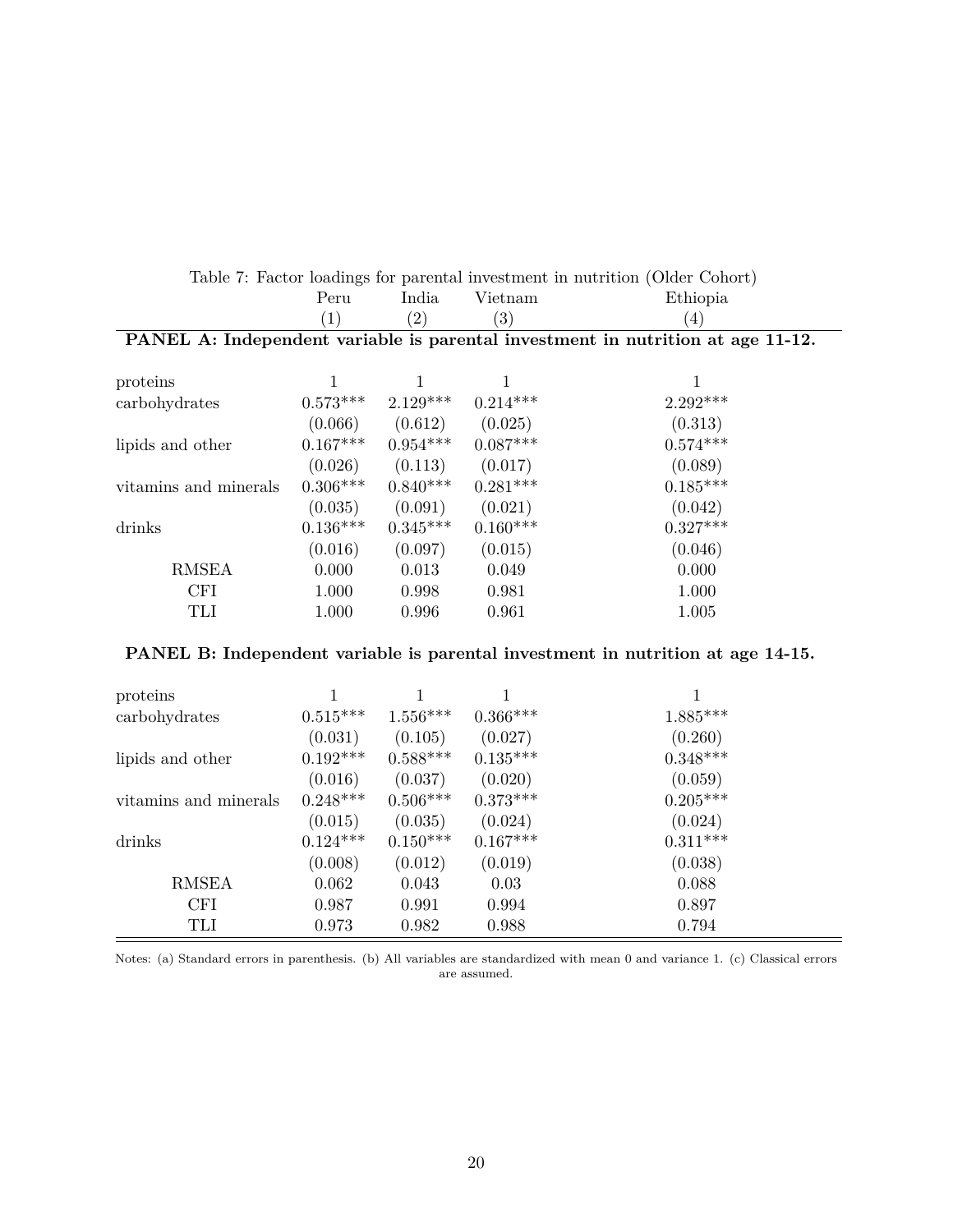|                                                     | Peru       | India      | Vietnam    | Ethiopia    | Chi-square | P-value   |
|-----------------------------------------------------|------------|------------|------------|-------------|------------|-----------|
|                                                     | (1)        | (2)        | (3)        | (4)         | statistic  |           |
| Dependent variable: cognitive skills, age 14-15     |            |            |            |             |            |           |
| Cognitive skills, age 11-12                         | $0.627***$ | $0.535***$ | $0.468***$ | $0.498***$  | 58.37      | 0.000     |
|                                                     | (0.036)    | (0.054)    | (0.035)    | (0.037)     |            |           |
| Non-cognitive skills, age 11-12                     | $0.125***$ | $0.049*$   | $0.091***$ | 0.047       | 11.45      | 0.010     |
|                                                     | (0.041)    | (0.025)    | (0.028)    | (0.034)     |            |           |
| Parental investment in skills, age 14-15            | $0.105***$ | $0.234***$ | $0.236***$ | $\,0.092\,$ | 4.14       | 0.247     |
|                                                     | (0.025)    | (0.040)    | (0.044)    | (0.063)     |            |           |
| Maternal education                                  | $0.113***$ | $0.128***$ | $0.074*$   | 0.015       | 5.65       | 0.130     |
|                                                     | (0.031)    | (0.046)    | (0.038)    | (0.049)     |            |           |
|                                                     |            |            |            |             |            |           |
| Dependent variable: non-cognitive skills, age 14-15 |            |            |            |             |            |           |
| Cognitive skills, age 11-12                         | $0.156***$ | $0.130***$ | 0.050      | 0.024       | 4.05       | 0.256     |
|                                                     | (0.055)    | (0.037)    | (0.057)    | (0.066)     |            |           |
| Non-cognitive skills, age 11-12                     | 0.050      | 0.001      | $0.083**$  | $0.051\,$   | 6.73       | 0.081     |
|                                                     | (0.054)    | (0.034)    | (0.037)    | (0.046)     |            |           |
| Parental investment in skills, age 14-15            | $0.163***$ | $0.168***$ | $0.159***$ | $\,0.065\,$ | 8.34       | 0.040     |
|                                                     | (0.053)    | (0.048)    | (0.056)    | (0.046)     |            |           |
| Maternal education                                  | 0.055      | 0.033      | 0.041      | $-0.049$    | 1.76       | 0.624     |
|                                                     | (0.047)    | (0.040)    | (0.031)    | (0.078)     |            |           |
| Dependent variable: cognitive skills, age 11-12     |            |            |            |             |            |           |
| Cognitive skills, age 7-8                           | $0.339***$ | $0.304***$ | $0.273***$ | $0.227***$  | 38.05      | 0.000     |
|                                                     | (0.045)    | (0.040)    | (0.041)    | (0.040)     |            |           |
| Parental investment in skills, age 11-12            | $0.116**$  | $0.207***$ | $0.087*$   | $0.213***$  | 6.22       | $0.101\,$ |
|                                                     | (0.058)    | (0.041)    | (0.047)    | (0.038)     |            |           |
| Maternal education                                  | $0.192***$ | $0.138***$ | $0.341***$ | $0.106***$  | $13.48\,$  | 0.004     |
|                                                     | (0.047)    | (0.035)    | (0.044)    | (0.034)     |            |           |
|                                                     |            |            |            |             |            |           |
| Dependent variable: non-cognitive skills, age 11-12 |            |            |            |             |            |           |
| Cognitive skills, age 7-8                           | $0.107**$  | $0.107***$ | 0.048      | $0.099**$   | 13.54      | 0.004     |
|                                                     | (0.053)    | (0.035)    | (0.041)    | (0.048)     |            |           |
| Parental investment in skills, age 11-12            | $0.132***$ | $0.144***$ | $0.190***$ | $0.214***$  | 6.24       | 0.100     |
|                                                     | (0.039)    | (0.044)    | (0.074)    | (0.053)     |            |           |
| Maternal education                                  | $0.203***$ | $0.124***$ | $0.112**$  | $-0.040$    | 13.69      | 0.003     |
|                                                     | (0.047)    | (0.045)    | (0.050)    | (0.064)     |            |           |
| $\mathbf n$                                         | 524        | 786        | 807        | 705         |            |           |

<span id="page-20-0"></span>Table 8: Technology of cognitive and non-cognitive skills formation (Older Cohort)

Notes: (a) Standard errors in parenthesis. (b) All variables are standardized with mean 0 and variance 1. (c) Classical errors are assumed. (d) All equations control for year of birth and whether the household was located in a rural area when the child aged 7-8.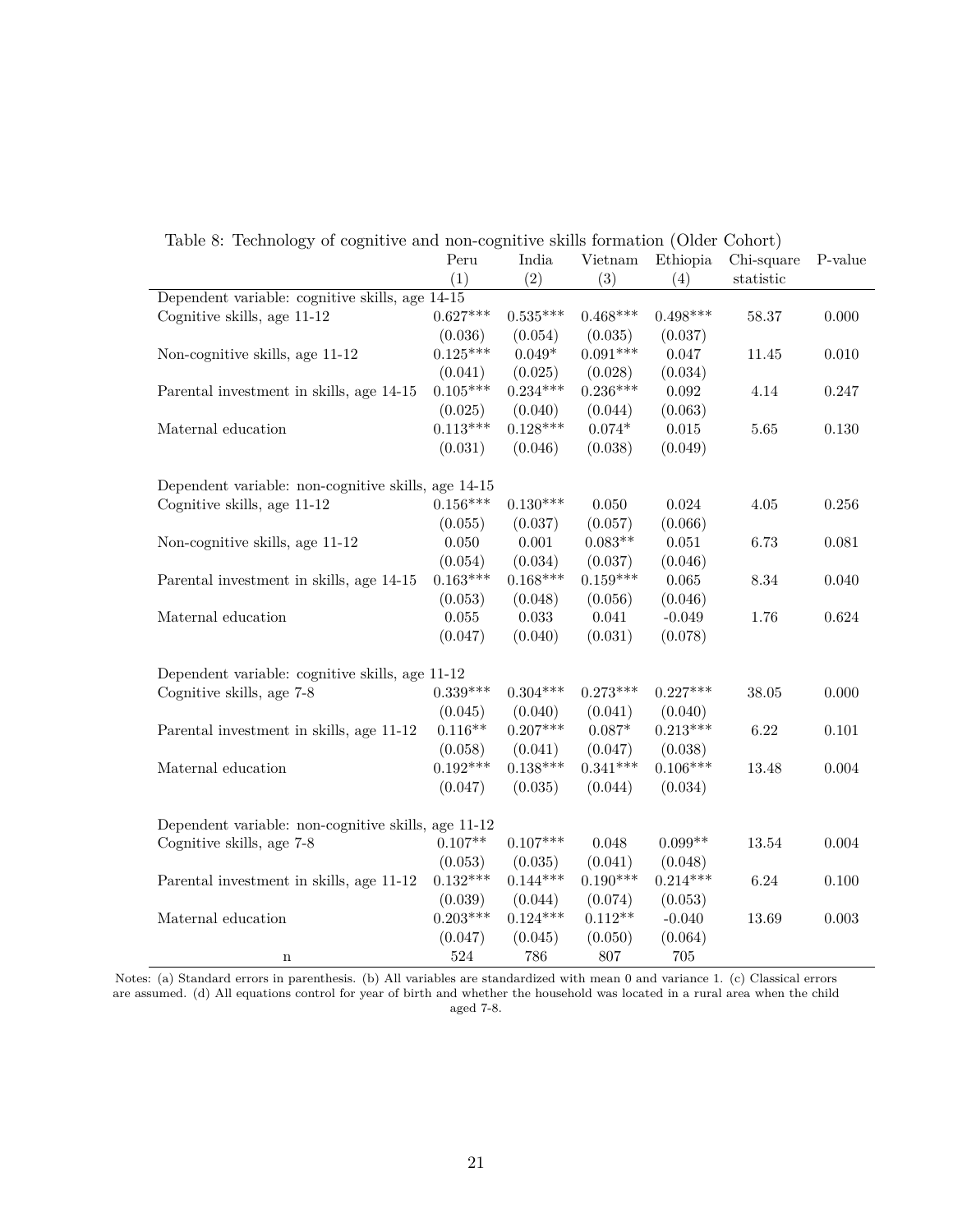<span id="page-21-0"></span>

|                                                     | Peru           | India      | Vietnam    | Ethiopia   |
|-----------------------------------------------------|----------------|------------|------------|------------|
|                                                     | (1)            | (2)        | (3)        | (4)        |
| Dependent variable: cognitive skills, age 14-15     |                |            |            |            |
| Cognitive skills, age 11-12                         | $0.622***$     | $0.515***$ | $0.437***$ | $0.489***$ |
|                                                     | (0.036)        | (0.052)    | (0.038)    | (0.036)    |
| Non-cognitive skills, age 11-12                     | $0.116***$     | 0.040      | $0.098**$  | 0.055      |
|                                                     | (0.040)        | (0.031)    | (0.029)    | (0.037)    |
| Height-for-age, age 11-12                           | 0.043          | $0.078**$  | $0.133***$ | $0.071*$   |
|                                                     | (0.032)        | (0.031)    | (0.042)    | (0.031)    |
| Parental investment in skills, age 14-15            | $0.099***$     | $0.238***$ | $0.226***$ | 0.079      |
|                                                     |                |            |            |            |
|                                                     | (0.024)        | (0.043)    | (0.045)    | (0.059)    |
| Maternal education                                  | $0.112***$     | $0.118***$ | 0.059      | 0.027      |
|                                                     | (0.031)        | (0.042)    | (0.038)    | (0.044)    |
|                                                     |                |            |            |            |
| Dependent variable: non-cognitive skills, age 14-15 |                |            |            |            |
| Cognitive skills, age 11-12                         | $0.164***$     | $0.138***$ | 0.041      | 0.063      |
|                                                     | (0.057)        | (0.032)    | (0.053)    | (0.062)    |
| Non-cognitive skills, age 11-12                     | 0.062          | $-0.014$   | $0.077**$  | 0.051      |
|                                                     | (0.050)        | (0.038)    | (0.038)    | (0.047)    |
| Height-for-age, age 11-12                           | $-0.050$       | 0.009      | 0.039      | $-0.061$   |
|                                                     | (0.039)        | (0.040)    | (0.037)    | (0.069)    |
| Parental investment in skills, age 14-15            | $0.169***$     | $0.164***$ | $0.151***$ | $0.075*$   |
|                                                     | (0.053)        | (0.043)    | (0.055)    | (0.044)    |
| Maternal education                                  | 0.049          | 0.032      | 0.050      | $-0.020$   |
|                                                     | (0.047)        | (0.043)    | (0.035)    | (0.065)    |
|                                                     |                |            |            |            |
| Dependent variable: height-for-age, age 14-15       |                |            |            |            |
| Cognitive skills, age 11-12                         | 0.039          | 0.017      | $0.088***$ | 0.026      |
|                                                     |                | (0.020)    | (0.028)    | (0.033)    |
|                                                     | (0.027)        |            | 0.019      |            |
| Non-cognitive skills, age 11-12                     | 0.000          | 0.022      |            | $-0.021$   |
|                                                     | (0.032)        | (0.022)    | (0.017)    | (0.034)    |
| Height-for-age, age 11-12                           | $0.868***$     | $0.747***$ | $0.786***$ | $0.772***$ |
|                                                     | (0.019)        | (0.026)    | (0.022)    | (0.023)    |
| Parental investment in nutrition, age 14-15         | $-0.038**$     | 0.013      | $0.051***$ | $-0.037$   |
|                                                     | (0.019)        | (0.030)    | (0.019)    | (0.029)    |
| Maternal education                                  | $0.065**$      | $0.049*$   | $-0.022$   | $-0.020$   |
|                                                     | (0.028)        | (0.026)    | (0.017)    | (0.023)    |
|                                                     |                |            |            |            |
| Dependent variable: cognitive skills, age 11-12     |                |            |            |            |
| Cognitive skills, age 7-8                           | $0.341***$     | $0.304***$ | $0.259***$ | $0.207***$ |
|                                                     | (0.046)        | (0.040)    | (0.037)    | (0.039)    |
| Height-for-age, age 7-8                             | 0.023          | 0.051      | $0.168***$ | $0.080**$  |
|                                                     | (0.038)        | (0.039)    | (0.043)    | (0.036)    |
| Parental investment in skills, age 11-12            | $0.112**$      | $0.194***$ | 0.074      | $0.213***$ |
|                                                     | (0.055)        | (0.044)    | (0.046)    | (0.037)    |
| Maternal education                                  | $0.183***$     | $0.133***$ | $0.310***$ | $0.085***$ |
|                                                     | (0.048)        | (0.033)    | (0.041)    | (0.028)    |
|                                                     |                |            |            |            |
| Dependent variable: non-cognitive skills, age 11-12 |                |            |            |            |
| Cognitive skills, age 7-8                           | $0.098^{\ast}$ | $0.106***$ | 0.037      | $0.092*$   |
|                                                     | (0.056)        | (0.030)    | (0.041)    | (0.047)    |
| Height-for-age, age 7-8                             | $0.121***$     | $-0.006$   | $0.073*$   | $-0.022$   |
|                                                     |                |            |            |            |
|                                                     | (0.045)        | (0.034)    | (0.038)    | (0.048)    |
| Parental investment in skills, age 11-12            | $0.113***$     | $0.153***$ | $0.173**$  | $0.195***$ |
|                                                     | (0.033)        | (0.042)    | (0.075)    | (0.048)    |
| Maternal education                                  | $0.186***$     | $0.121***$ | $0.105**$  | $-0.034$   |
|                                                     | (0.050)        | (0.042)    | (0.048)    | (0.062)    |
|                                                     |                |            |            |            |
| Dependent variable: height-for-age, age 11-12       |                |            |            |            |
| Cognitive skills, age 7-8                           | 0.020          | 0.008      | 0.011      | 0.036      |
|                                                     | (0.027)        | (0.025)    | (0.023)    | (0.069)    |
| Height-for-age, age 7-8                             | $0.737***$     | $0.755***$ | $0.841***$ | $0.728***$ |
|                                                     | (0.043)        | (0.019)    | (0.018)    | (0.042)    |
| Parental investment in nutrition, age 11-12         | $0.091***$     | 0.013      | 0.025      | 0.037      |
|                                                     | (0.019)        | (0.019)    | (0.022)    | (0.030)    |
| Maternal education                                  | $-0.012$       | $0.089***$ | 0.000      | 0.043      |
|                                                     | (0.034)        | (0.019)    | (0.014)    | (0.030)    |
|                                                     |                |            |            |            |
| $\mathbf n$                                         | 523            | 786        | 775        | 703        |
|                                                     |                |            |            |            |

#### Table 9: Extended technology of cognitive and non-cognitive skills formation (Older Cohort)

Notes: (a) Standard errors in parenthesis. (b) All variables are standardized with mean 0 and variance 1. (c) Classical errors are assumed. (d) All equations control for year of birth and whether the household was located in a rural area when the child aged 7-8. (e) In those equations where height-for-age at 11-12 is a right-hand side variable a dummy to control whether the child has reached puberty is included. (f) Height-for-age at each stage is instrumented by household shocks.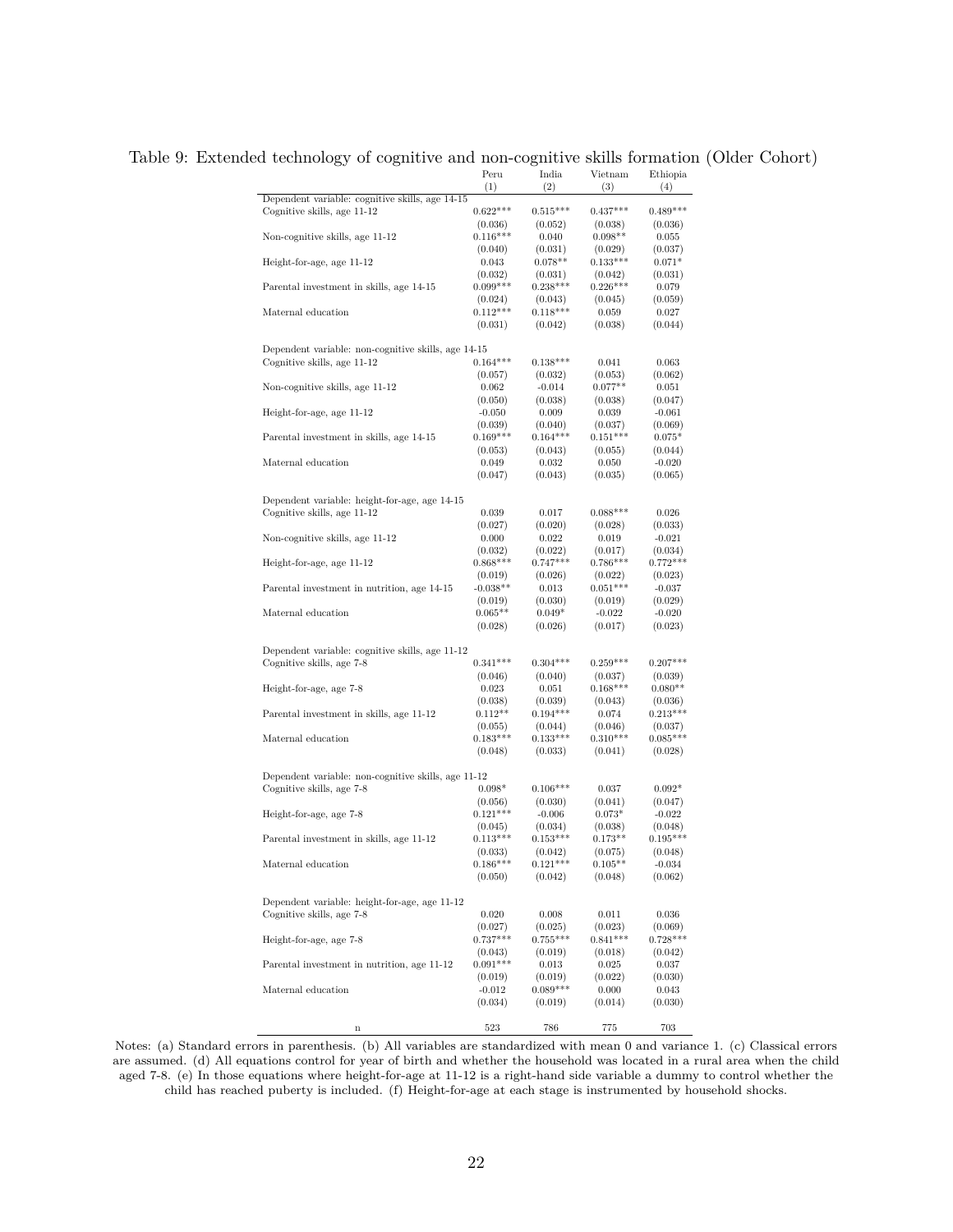<span id="page-22-0"></span>

|                                               | Peru       | India      | Vietnam    | Ethiopia   |
|-----------------------------------------------|------------|------------|------------|------------|
|                                               | (1)        | (2)        | (3)        | (4)        |
| Dependent variable: cognitive skills, age 7-8 |            |            |            |            |
| Cognitive skills, age 4-5                     | $0.262***$ | $0.238***$ | $0.196***$ | $0.172***$ |
|                                               | (0.038)    | (0.033)    | (0.040)    | (0.021)    |
| Height-for-age, age 4-5                       | $0.087***$ | $0.148***$ | $0.108***$ | $0.115***$ |
|                                               | (0.021)    | (0.029)    | (0.030)    | (0.025)    |
| Parental investment in skills, age 7-8        | $0.211***$ | $0.092**$  | $0.107**$  | $0.244***$ |
|                                               | (0.029)    | (0.040)    | (0.053)    | (0.044)    |
| Maternal education                            | $0.236***$ | $0.253***$ | $0.274***$ | $0.093***$ |
|                                               | (0.031)    | (0.031)    | (0.035)    | (0.019)    |
| Dependent variable: height-for-age, age 7-8   |            |            |            |            |
| Cognitive skills, age 4-5                     | $0.034*$   | $-0.037$   | $0.056**$  | $0.065**$  |
|                                               | (0.020)    | (0.024)    | (0.026)    | (0.030)    |
| Height-for-age, age 4-5                       | $0.753***$ | $0.732***$ | $0.793***$ | $0.645***$ |
|                                               | (0.020)    | (0.027)    | (0.055)    | (0.034)    |
| Parental investment in nutrition, age 7-8     | $0.030**$  | 0.004      | 0.014      | $0.047**$  |
|                                               | (0.014)    | (0.022)    | (0.018)    | (0.022)    |
| Maternal education                            | $0.063***$ | $0.091***$ | 0.013      | $-0.012$   |
|                                               | (0.019)    | (0.017)    | (0.022)    | (0.025)    |
| Dependent variable: cognitive skills, age 4-5 |            |            |            |            |
| Height-for-age, age 1-2                       | $0.089***$ | $0.155***$ | $0.094***$ | $0.098**$  |
|                                               | (0.033)    | (0.027)    | (0.036)    | (0.036)    |
| Parental investment in skills, age 4-5        | $0.085**$  | $0.063**$  | 0.068      | $0.085***$ |
|                                               | (0.041)    | (0.028)    | (0.055)    | (0.021)    |
| Maternal education                            | $0.317***$ | $0.334***$ | $0.238***$ | $0.282***$ |
|                                               | (0.039)    | (0.033)    | (0.059)    | (0.054)    |
| Dependent variable: height-for-age, age 4-5   |            |            |            |            |
| Height-for-age, age 1-2                       | $0.509***$ | $0.509***$ | $0.633***$ | $0.401***$ |
|                                               | (0.031)    | (0.034)    | (0.028)    | (0.049)    |
| Parental investment in nutrition, age 4-5     | $0.082***$ | $0.063***$ | $0.066**$  | 0.006      |
|                                               | (0.023)    | (0.021)    | (0.027)    | (0.025)    |
| Maternal education                            | $0.161***$ | $0.075***$ | $0.102***$ | $0.088**$  |
|                                               | (0.031)    | (0.025)    | (0.025)    | (0.043)    |
| $\mathbf n$                                   | 1633       | 1688       | 1367       | 1432       |

Table 10: Cognitive skill formation during the early childhood period (Young Cohort) Peru India Vietnam Ethiopia

Notes: (a) Standard errors in parenthesis. (b) All variables are standardized with mean 0 and variance 1. (c) Classical errors are assumed. (d) All equations control for year of birth and whether the household was located in a rural area when the child aged 1-2. (e) In those equations where height-for-age at 1-2 is a right-hand side variable, the age of the child in months at 1-2 is included as a control.(f) Height-for-age at each stage is instrumented by household shocks and birth size.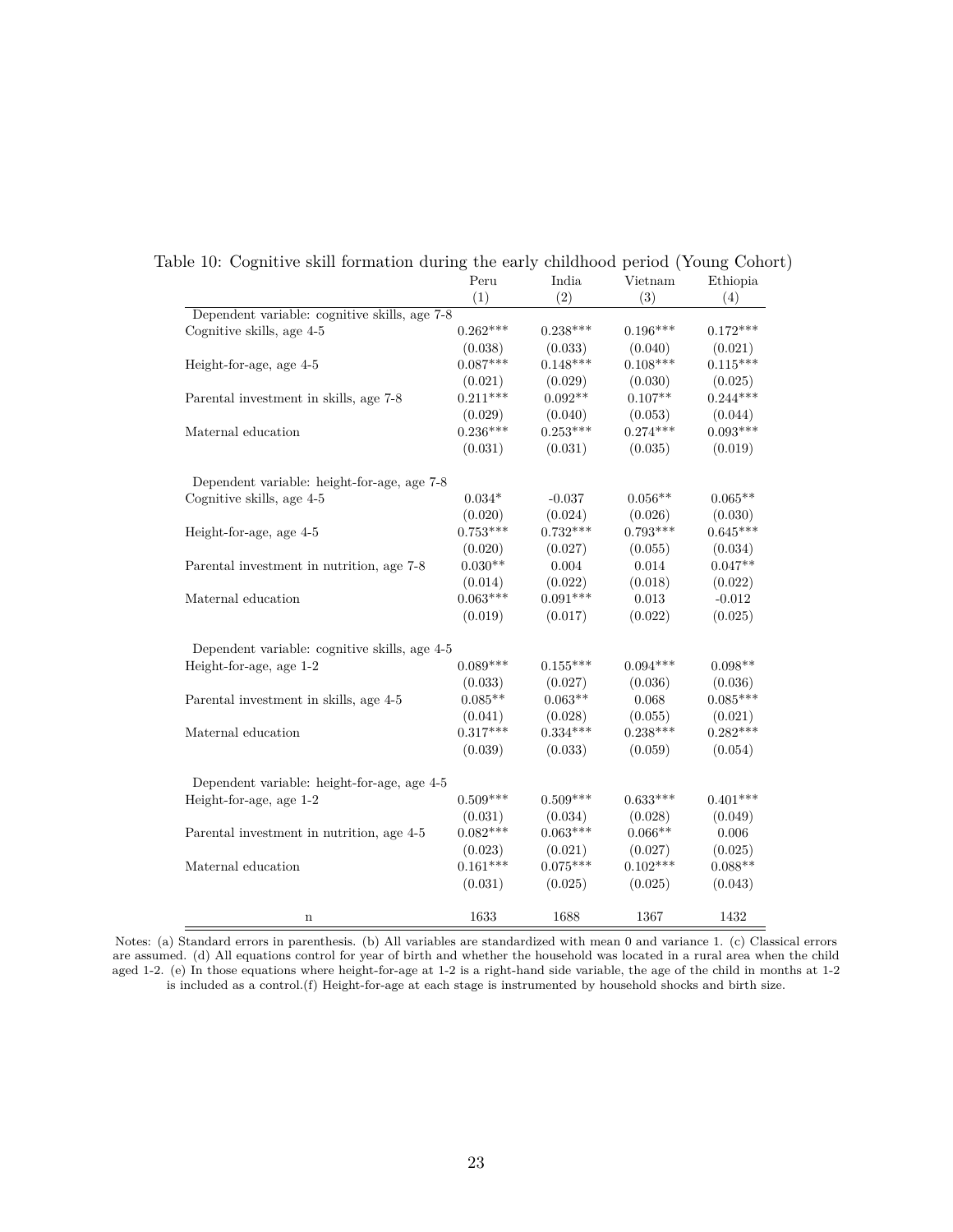<span id="page-23-0"></span>

|                                                                 | Dependent variable:<br>Cognitive skills |                        |                      | Dependent variable:<br>Non-cognitive skills |                        |                |
|-----------------------------------------------------------------|-----------------------------------------|------------------------|----------------------|---------------------------------------------|------------------------|----------------|
|                                                                 | Coeff.                                  | at 14-15<br>Std. error | p-value              | Coeff.                                      | at 14-15<br>Std. error | p-value        |
|                                                                 |                                         |                        |                      |                                             |                        |                |
| Pooled sample                                                   |                                         |                        |                      |                                             |                        |                |
| Cognitive skills, age 11-12                                     | 0.558                                   | 0.027                  | 0.000                | 0.140                                       | 0.027                  | 0.000          |
| Non-cognitive skills, age 11-12<br>Cognitive skills x stunting  | 0.114<br>$-0.044$                       | 0.017<br>0.021         | 0.000                | 0.027<br>0.012                              | 0.017<br>0.026         | 0.106<br>0.639 |
| Cognitive skills x severe stunting                              | $-0.044$                                | 0.019                  | $\rm 0.037$<br>0.020 | 0.016                                       | 0.028                  | 0.572          |
| Stunting, age 7-8                                               | $-0.023$                                | 0.015                  | 0.138                | 0.024                                       | 0.021                  | 0.255          |
| Severe stunting, age 7-8                                        | $-0.055$                                | 0.017                  | 0.001                | $-0.006$                                    | 0.018                  | 0.727          |
| Hh. Non-food consumption, age 14-15                             | 0.215                                   | 0.028                  | 0.000                | 0.211                                       | 0.038                  | 0.000          |
| Maternal education                                              | 0.105                                   | 0.025                  | 0.000                | 0.054                                       | 0.024                  | 0.023          |
| Hh. Is located in a rural area                                  | $-0.039$                                | 0.039                  | 0.312                | 0.046                                       | 0.046                  | 0.323          |
| Peru                                                            |                                         |                        |                      |                                             |                        |                |
|                                                                 |                                         |                        |                      |                                             |                        |                |
| Cognitive skills, age 11-12                                     | 0.564                                   | 0.030                  | 0.000                | 0.202                                       | 0.055                  | 0.000          |
| Non-cognitive skills, age 11-12                                 | 0.142                                   | 0.035                  | 0.000                | 0.077                                       | 0.047                  | 0.099          |
| Cognitive skills x stunting                                     | 0.017                                   | 0.040                  | 0.673                | $-0.065$                                    | 0.054                  | 0.224          |
| Cognitive skills x severe stunting                              | $-0.053$                                | 0.060                  | 0.373                | 0.062                                       | $_{0.053}$             | 0.244          |
| Stunting, age 7-8                                               | $-0.011$                                | 0.023                  | 0.641                | 0.063                                       | 0.047                  | 0.183          |
| Severe stunting, age 7-8                                        | $-0.079$                                | 0.031                  | 0.011                | $-0.020$                                    | 0.037                  | 0.593          |
| Hh. Non-food consumption, age 14-15                             | 0.123                                   | 0.019                  | 0.000                | 0.146                                       | 0.051                  | 0.004          |
| Maternal education                                              | 0.102                                   | 0.032                  | 0.001                | 0.061                                       | 0.044                  | 0.159          |
| Hh. Is located in a rural area                                  | $-0.085$                                | 0.040                  | 0.033                | 0.016                                       | 0.044                  | 0.718          |
| India                                                           |                                         |                        |                      |                                             |                        |                |
| Cognitive skills, age 11-12                                     | 0.591                                   | 0.046                  | 0.000                | 0.277                                       | 0.045                  | 0.000          |
| Non-cognitive skills, age 11-12                                 | 0.087                                   | 0.022                  | 0.000                | $-0.021$                                    | 0.030                  | 0.473          |
| Cognitive skills x stunting                                     | $-0.060$                                | 0.031                  | 0.055                | $-0.040$                                    | $_{0.057}$             | 0.483          |
| Cognitive skills x severe stunting                              | 0.024                                   | 0.024                  | 0.318                | 0.002                                       | $_{0.033}$             | 0.954          |
| Stunting, age 7-8                                               | $-0.020$                                | 0.024                  | 0.410                | $-0.018$                                    | 0.029                  | 0.524          |
| Severe stunting, age 7-8                                        | 0.001                                   | 0.027                  | 0.981                | 0.007                                       | 0.023                  | 0.754          |
| Hh. Non-food consumption, age 14-15                             | 0.172                                   | 0.044                  | 0.000                | 0.038                                       | 0.044                  | 0.383          |
| Maternal education                                              | 0.131                                   | 0.034                  | 0.000                | 0.053                                       | 0.032                  | 0.094          |
| Hh. Is located in a rural area                                  | 0.086                                   | 0.053                  | 0.101                | $-0.058$                                    | 0.064                  | 0.362          |
| Vietnam                                                         |                                         |                        |                      |                                             |                        |                |
| Cognitive skills, age 11-12                                     | 0.481                                   | 0.066                  | 0.000                | 0.016                                       | 0.056                  | 0.773          |
| Non-cognitive skills, age 11-12                                 | 0.057                                   | 0.026                  | 0.032                | 0.089                                       | 0.038                  | 0.018          |
| Cognitive skills x stunting                                     | $-0.026$                                | $\,0.043\,$            | $\,0.545\,$          | 0.080                                       | 0.040                  | $0.046\,$      |
| Cognitive skills x severe stunting                              | $-0.125$                                | 0.036                  | 0.001                | $-0.007$                                    | 0.059                  | 0.900          |
| Stunting, age 7-8                                               | $-0.061$                                | 0.031                  | 0.051                | 0.061                                       | 0.031                  | 0.052          |
| Severe stunting, age 7-8                                        | $-0.147$                                | 0.030                  | 0.000                | $-0.037$                                    | 0.032                  | 0.250          |
| Hh. Non-food consumption, age 14-15                             | 0.239                                   | 0.030                  | 0.000                | $0.266\,$                                   | 0.044                  | 0.000          |
| Maternal education                                              | 0.062                                   | 0.040                  | 0.123                | 0.014                                       | 0.037                  | 0.708          |
| Hh. Is located in a rural area                                  | $-0.028$                                | 0.102                  | 0.784                | 0.120                                       | 0.078                  | 0.126          |
| Ethiopia                                                        |                                         |                        |                      |                                             |                        |                |
|                                                                 |                                         |                        |                      |                                             |                        |                |
| Cognitive skills, age 11-12                                     | 0.509                                   | 0.044                  | 0.000                | $-0.024$                                    | 0.053                  | 0.646          |
| Non-cognitive skills, age 11-12                                 | 0.053                                   | 0.031                  | 0.084                | 0.051                                       | 0.038                  | 0.180          |
| Cognitive skills x stunting                                     | $-0.037$                                | 0.036                  | 0.309                | 0.113                                       | 0.061                  | 0.065          |
| Cognitive skills x severe stunting                              | $-0.063$                                | 0.025                  | 0.011                | $-0.010$                                    | 0.042                  | 0.804          |
| Stunting, age 7-8                                               | $-0.009$                                | 0.037                  | 0.803                | $-0.025$                                    | 0.054                  | 0.644          |
| Severe stunting, age 7-8<br>Hh. Non-food consumption, age 14-15 | $-0.090$                                | 0.035<br>0.046         | 0.011<br>0.013       | 0.060<br>0.110                              | 0.056<br>0.065         | 0.280<br>0.088 |
| Maternal education                                              | 0.113<br>0.000                          | 0.044                  | 0.992                | $-0.053$                                    | 0.065                  | 0.414          |
| Hh. Is located in a rural area                                  | $-0.200$                                | 0.067                  | 0.003                | $-0.052$                                    | 0.138                  | 0.706          |
|                                                                 |                                         |                        |                      |                                             |                        |                |

# Table 11: Testing complementarities in the skills formation model (Older Cohort)

Notes: Classical errors are assumed.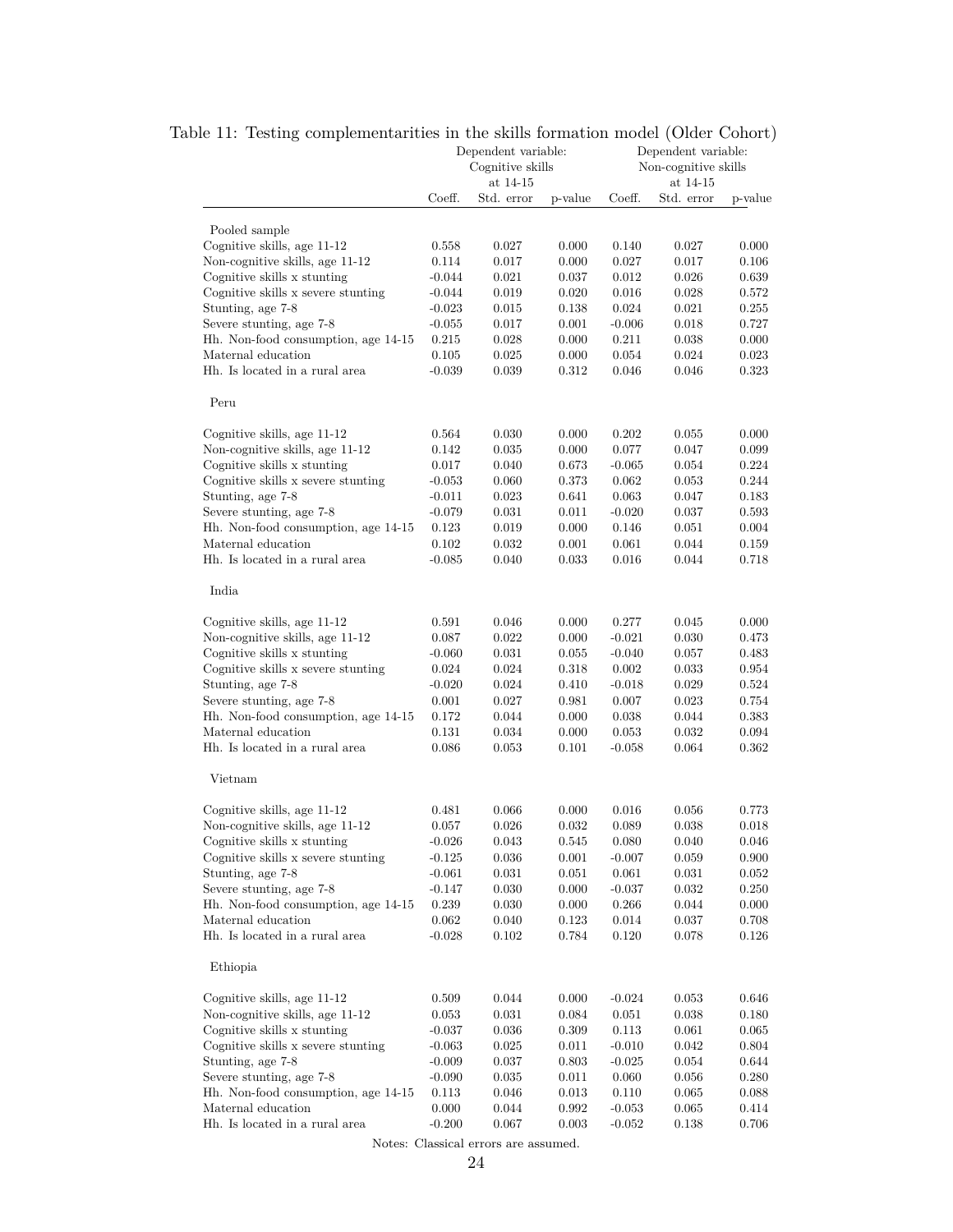

<span id="page-24-0"></span>Figure 1: Distribution of cognitive skills by country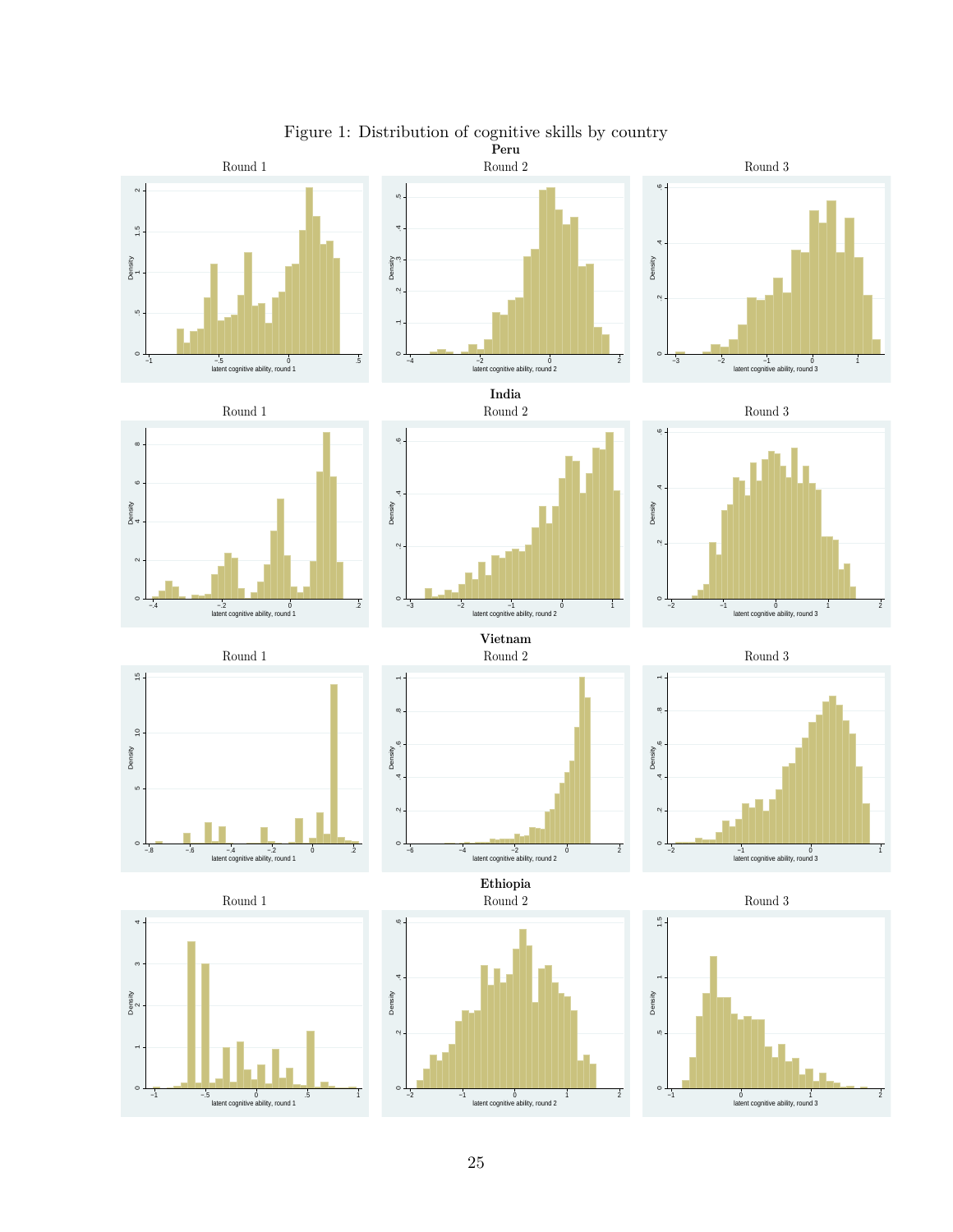

<span id="page-25-0"></span>Figure 2: Distribution of non-cognitive skills by country (version 1)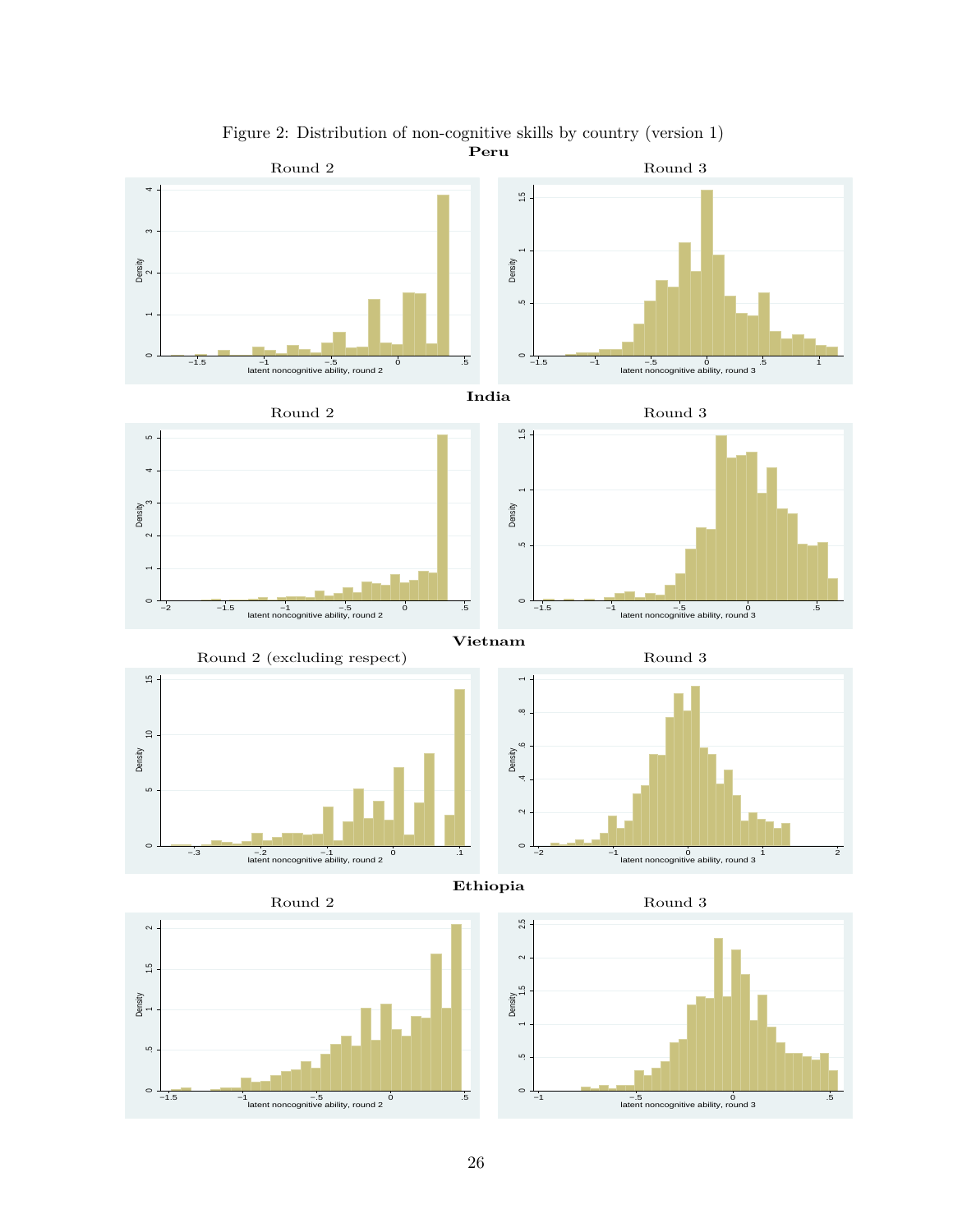

# Figure 3: Distribution of height-for-age by country (Older Cohort)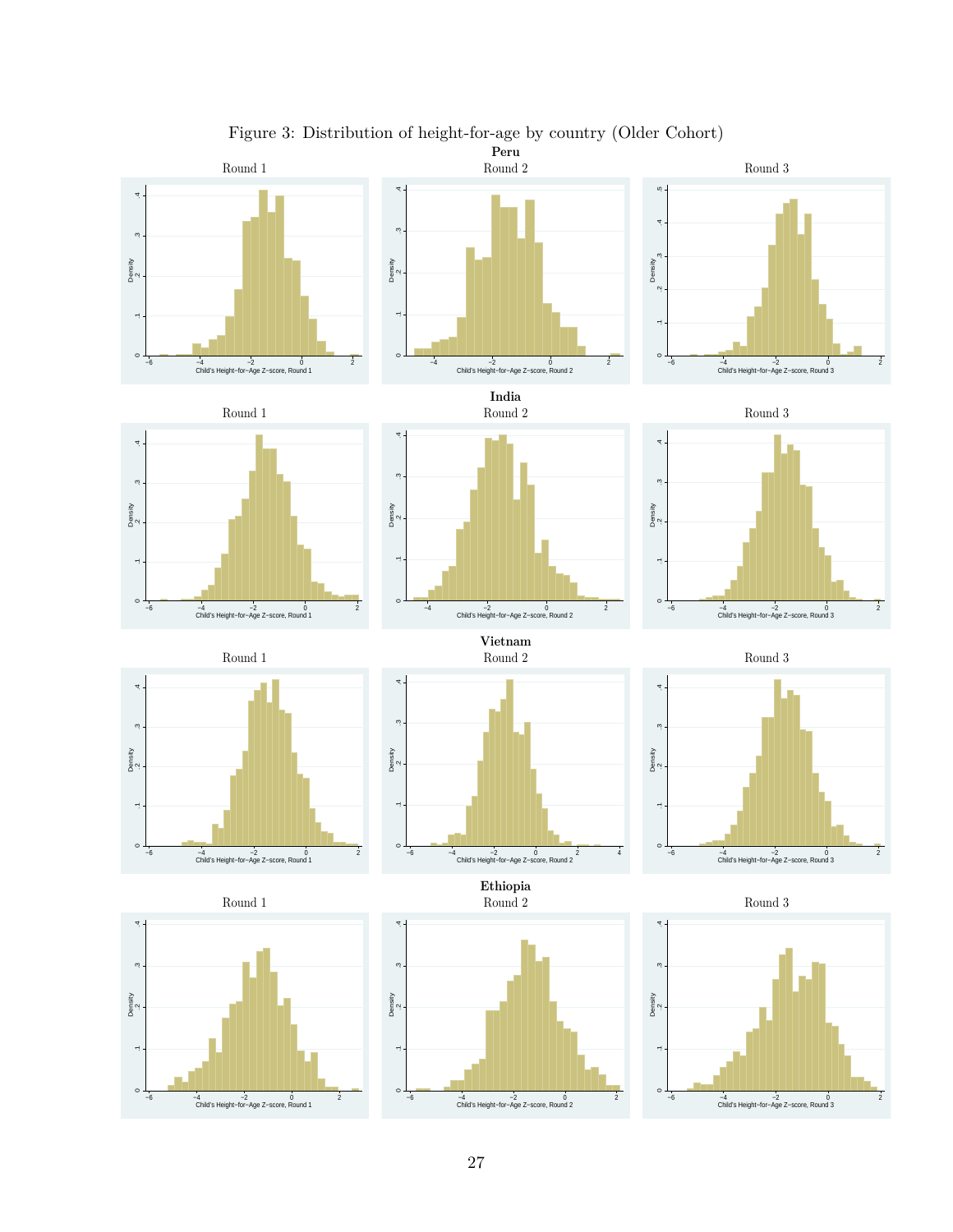

Figure 4: Distribution of latent parental investment in skills by country (Older Cohort)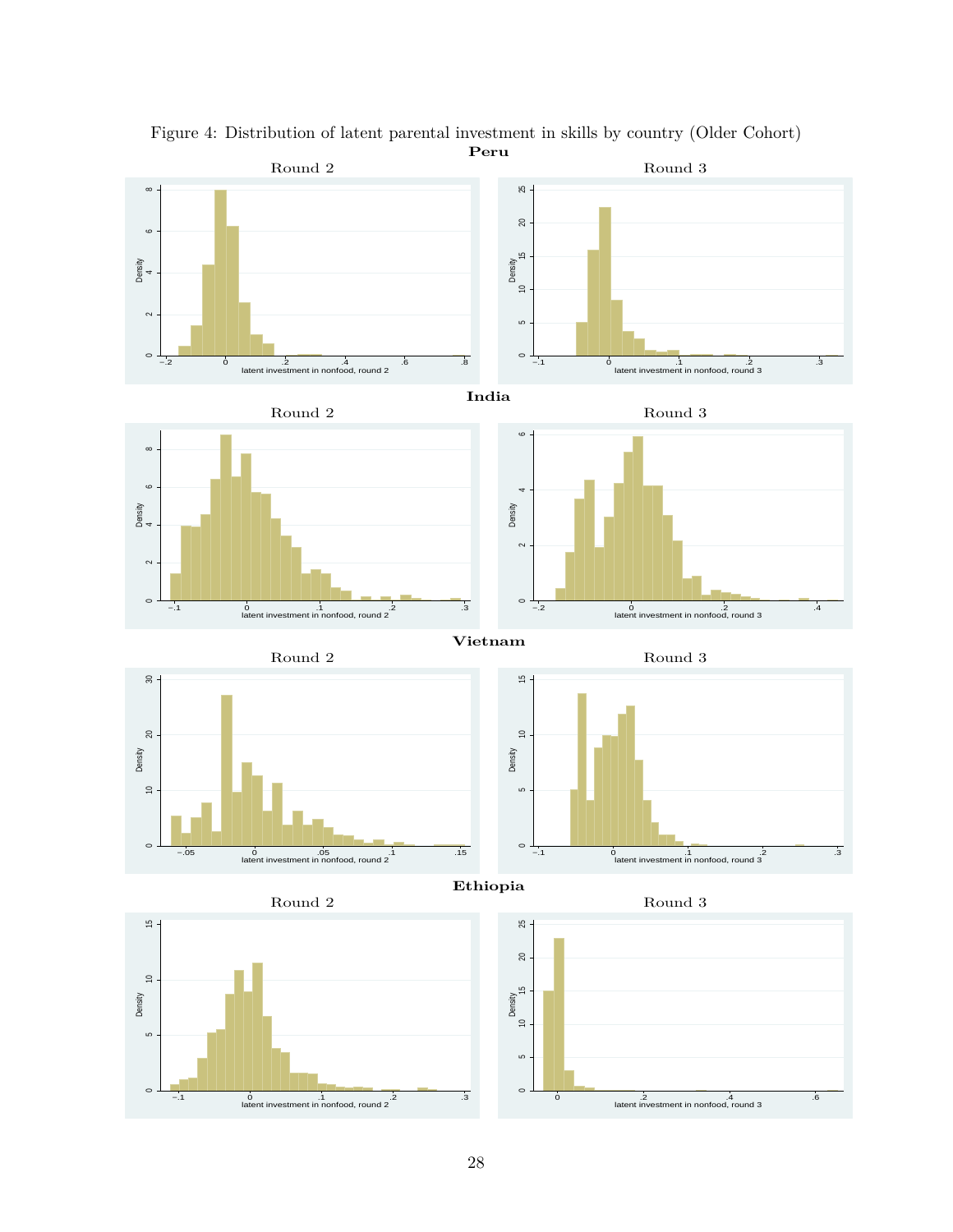

Figure 5: Distribution of latent parental investment in nutrition by country (Older Cohort)